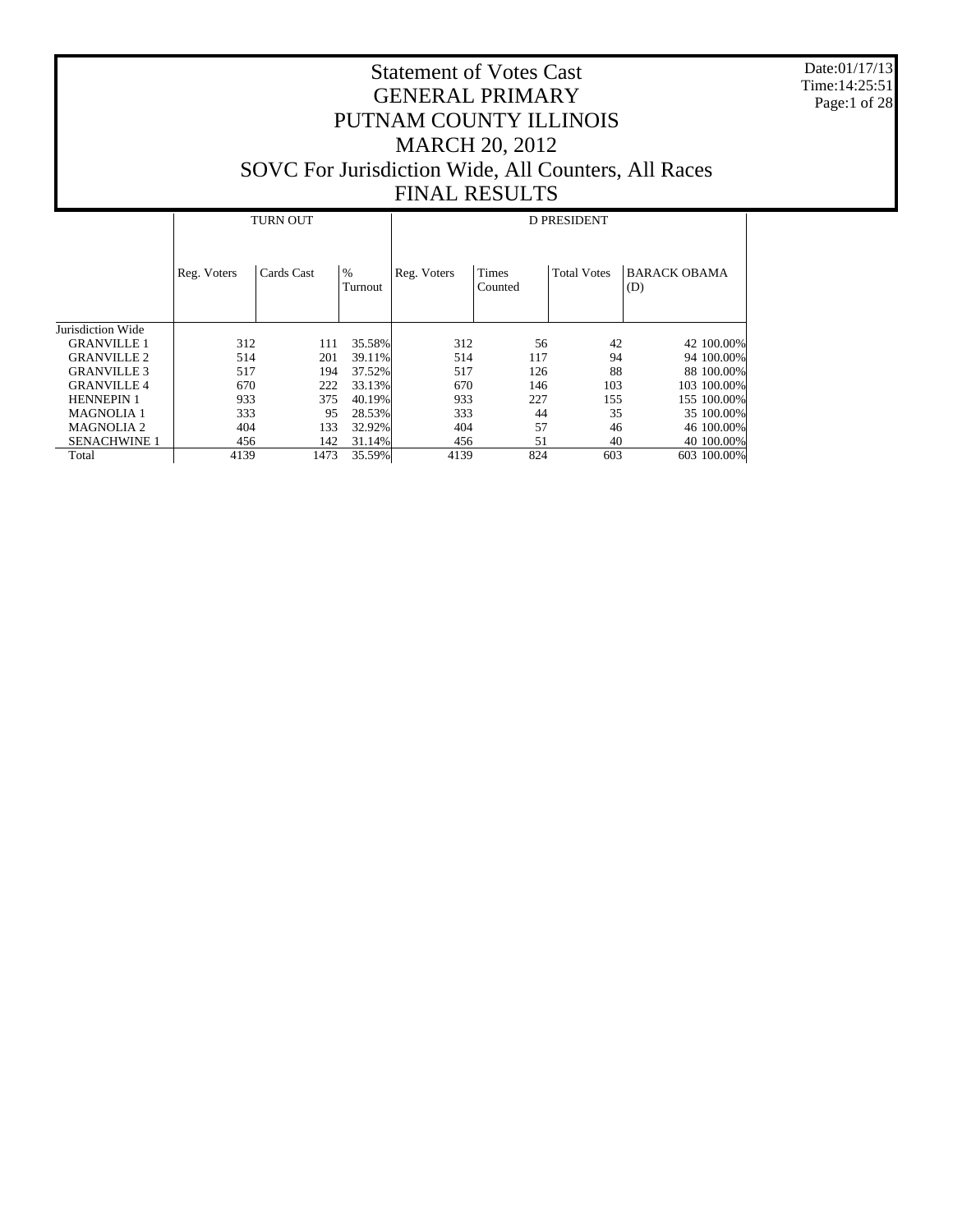Date:01/17/13 Time:14:25:51 Page:2 of 28

## Statement of Votes Cast GENERAL PRIMARY PUTNAM COUNTY ILLINOIS MARCH 20, 2012 SOVC For Jurisdiction Wide, All Counters, All Races FINAL RESULTS

## D DEL 16TH CONGRESS

|                       | Reg. Voters | <b>Times</b><br>Counted | <b>Total Votes</b> | SUNIL PURI (D) |        | <b>ANGELA</b><br>McDONALD (D) |        | JOHN DANIEL (D) |        |
|-----------------------|-------------|-------------------------|--------------------|----------------|--------|-------------------------------|--------|-----------------|--------|
| Jurisdiction Wide     |             |                         |                    |                |        |                               |        |                 |        |
| <b>GRANVILLE 1</b>    | 312         | 56                      | 153                | 27             | 17.65% | 32                            | 20.92% | 31              | 20.26% |
| <b>GRANVILLE 2</b>    | 514         | 117                     | 292                | 55             | 18.84% | 64                            | 21.92% | 57              | 19.52% |
| <b>GRANVILLE 3</b>    | 517         | 126                     | 318                | 58             | 18.24% | 70                            | 22.01% | 63              | 19.81% |
| <b>GRANVILLE4</b>     | 670         | 146                     | 373                | 67             | 17.96% | 82                            | 21.98% | 78              | 20.91% |
| <b>HENNEPIN 1</b>     | 933         | 227                     | 517                | 99             | 19.15% | 110                           | 21.28% | 104             | 20.12% |
| <b>MAGNOLIA 1</b>     | 333         | 44                      | 143                | 28             | 19.58% | 30                            | 20.98% | 29              | 20.28% |
| MAGNOLIA <sub>2</sub> | 404         | 57                      | 200                | 38             | 19.00% | 44                            | 22.00% | 40              | 20.00% |
| <b>SENACHWINE 1</b>   | 456         | 51                      | 162                | 30             | 18.52% | 36                            | 22.22% | 33              | 20.37% |
| Total                 | 4139        | 824                     | 2158               | 402            | 18.63% | 468                           | 21.69% | 435             | 20.16% |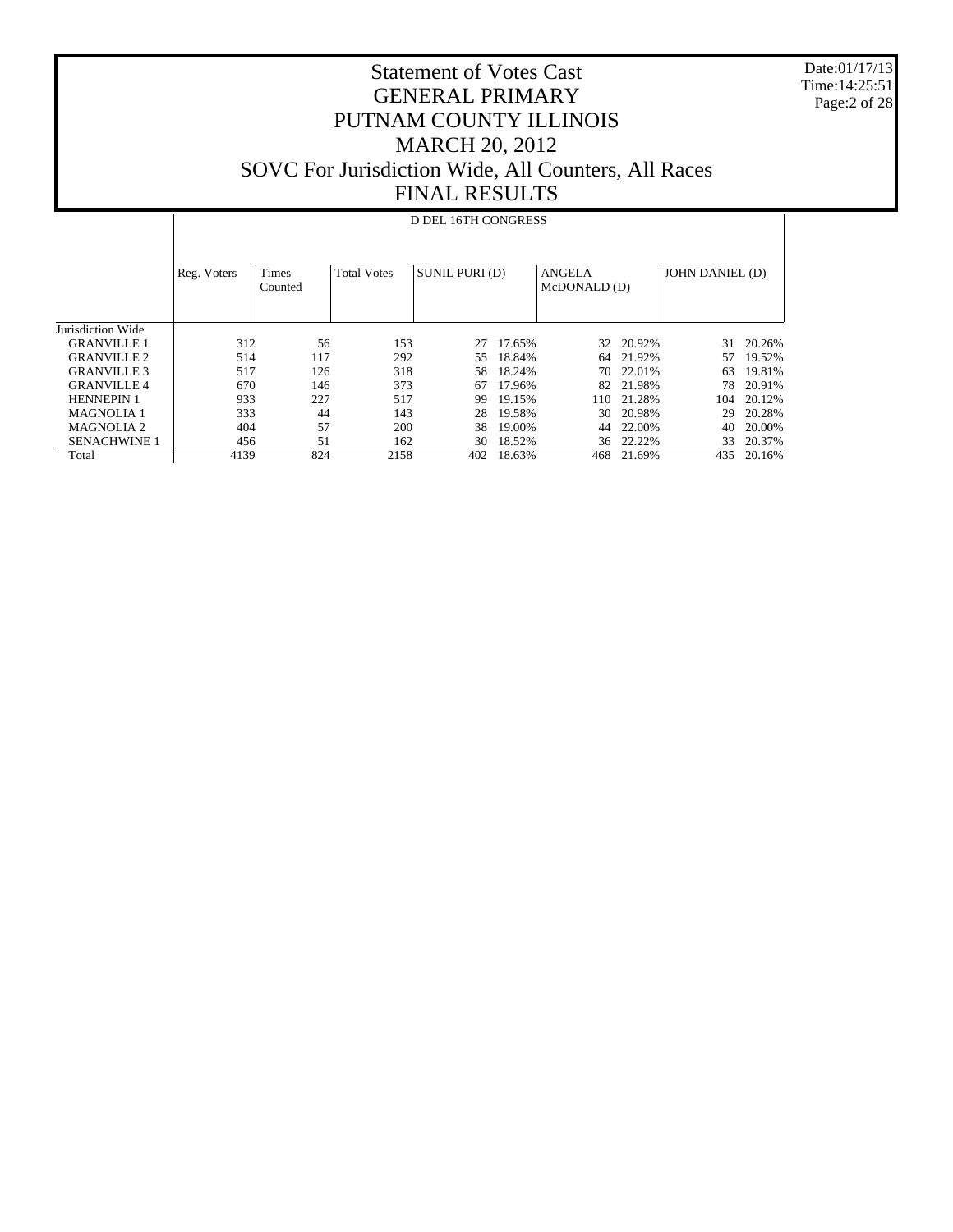Date:01/17/13 Time:14:25:51 Page:3 of 28

|                     |                |        | <b>D DEL 16TH CONGRESS</b>  |        |
|---------------------|----------------|--------|-----------------------------|--------|
|                     | MARY TUITE (D) |        | <b>TRAVIS TURNER</b><br>(D) |        |
| Jurisdiction Wide   |                |        |                             |        |
| <b>GRANVILLE 1</b>  | 32             | 20.92% | 31                          | 20.26% |
| <b>GRANVILLE 2</b>  | 56             | 19.18% | 60                          | 20.55% |
| <b>GRANVILLE 3</b>  | 65             | 20.44% | 62                          | 19.50% |
| <b>GRANVILLE 4</b>  | 71             | 19.03% | 75                          | 20.11% |
| <b>HENNEPIN 1</b>   | 102            | 19.73% | 102                         | 19.73% |
| <b>MAGNOLIA 1</b>   | 29             | 20.28% | 27                          | 18.88% |
| <b>MAGNOLIA 2</b>   | 38             | 19.00% | 40                          | 20.00% |
| <b>SENACHWINE 1</b> | 33             | 20.37% | 30                          | 18.52% |
| Total               | 426            | 19.74% | 427                         | 19.79% |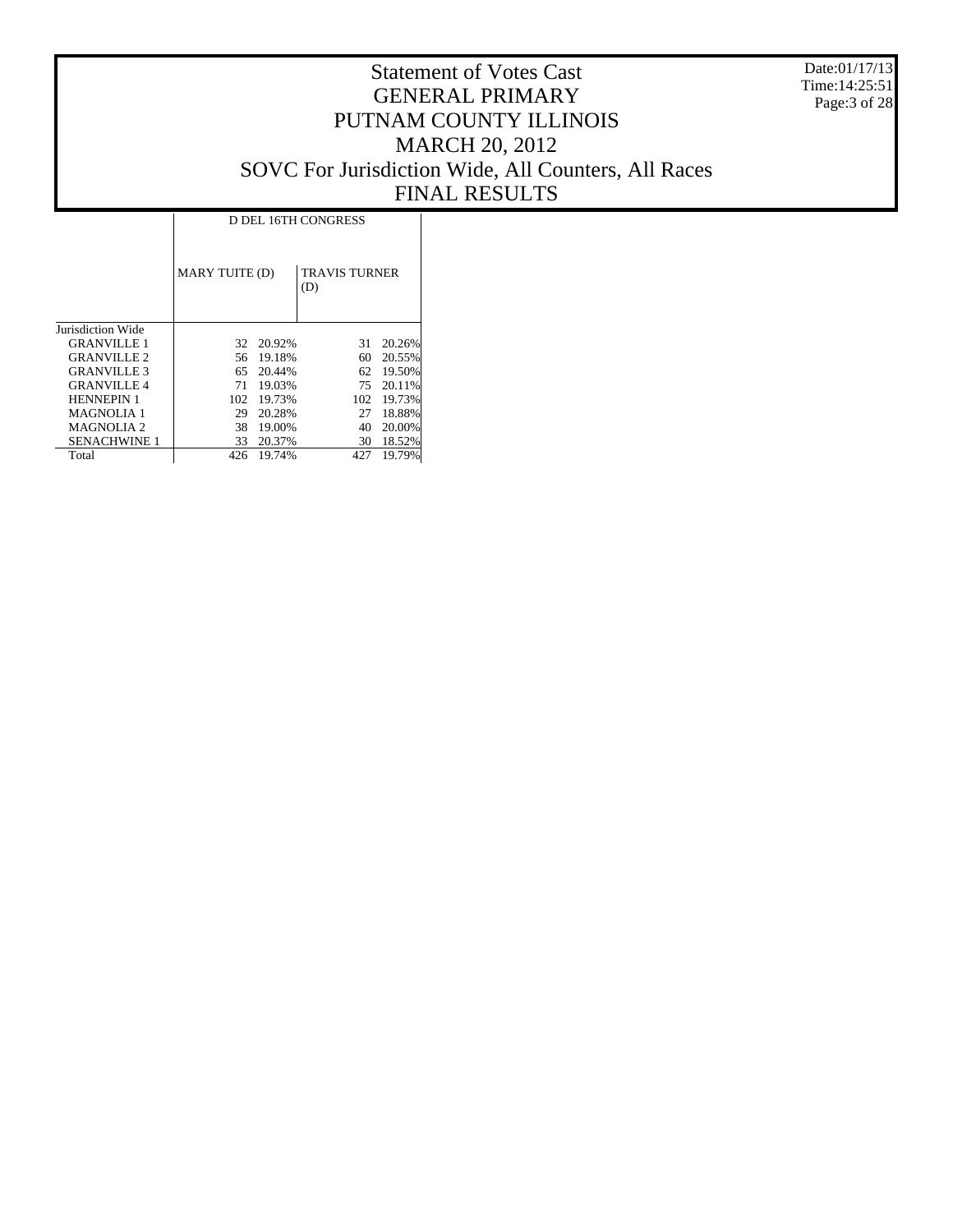Date:01/17/13 Time:14:25:51 Page:4 of 28

|                     |             | D SENATE DIST 38        |                    |                        |        |                                       |        |                 |        |  |  |  |
|---------------------|-------------|-------------------------|--------------------|------------------------|--------|---------------------------------------|--------|-----------------|--------|--|--|--|
|                     | Reg. Voters | <b>Times</b><br>Counted | <b>Total Votes</b> | KEVIN E. KUNKEL<br>(D) |        | <b>CHRISTINE</b><br><b>BENSON</b> (D) |        | TOM GANIERE (D) |        |  |  |  |
| Jurisdiction Wide   |             |                         |                    |                        |        |                                       |        |                 |        |  |  |  |
| <b>GRANVILLE 1</b>  | 312         | 56                      | 53                 | 35                     | 66.04% | 11                                    | 20.75% |                 | 13.21% |  |  |  |
| <b>GRANVILLE 2</b>  | 514         | 117                     | 109                | 87                     | 79.82% | 10                                    | 9.17%  | 12              | 11.01% |  |  |  |
| <b>GRANVILLE 3</b>  | 517         | 126                     | 121                | 99                     | 81.82% | 12                                    | 9.92%  | 10              | 8.26%  |  |  |  |
| <b>GRANVILLE 4</b>  | 670         | 146                     | 133                | 99                     | 74.44% | 19                                    | 14.29% | 15              | 11.28% |  |  |  |
| <b>HENNEPIN 1</b>   | 933         | 227                     | 210                | 144                    | 68.57% | 29                                    | 13.81% | 37              | 17.62% |  |  |  |
| <b>MAGNOLIA 1</b>   | 333         | 44                      | 40                 | 34                     | 85.00% | 4                                     | 10.00% | 2               | 5.00%  |  |  |  |
| <b>MAGNOLIA2</b>    | 404         | 57                      | 54                 | 40                     | 74.07% | 8                                     | 14.81% | 6               | 11.11% |  |  |  |
| <b>SENACHWINE 1</b> | 456         | 51                      | 49                 | 37                     | 75.51% | 9                                     | 18.37% | 3               | 6.12%  |  |  |  |
| Total               | 4139        | 824                     | 769                | 575                    | 74.77% | 102                                   | 13.26% | 92              | 11.96% |  |  |  |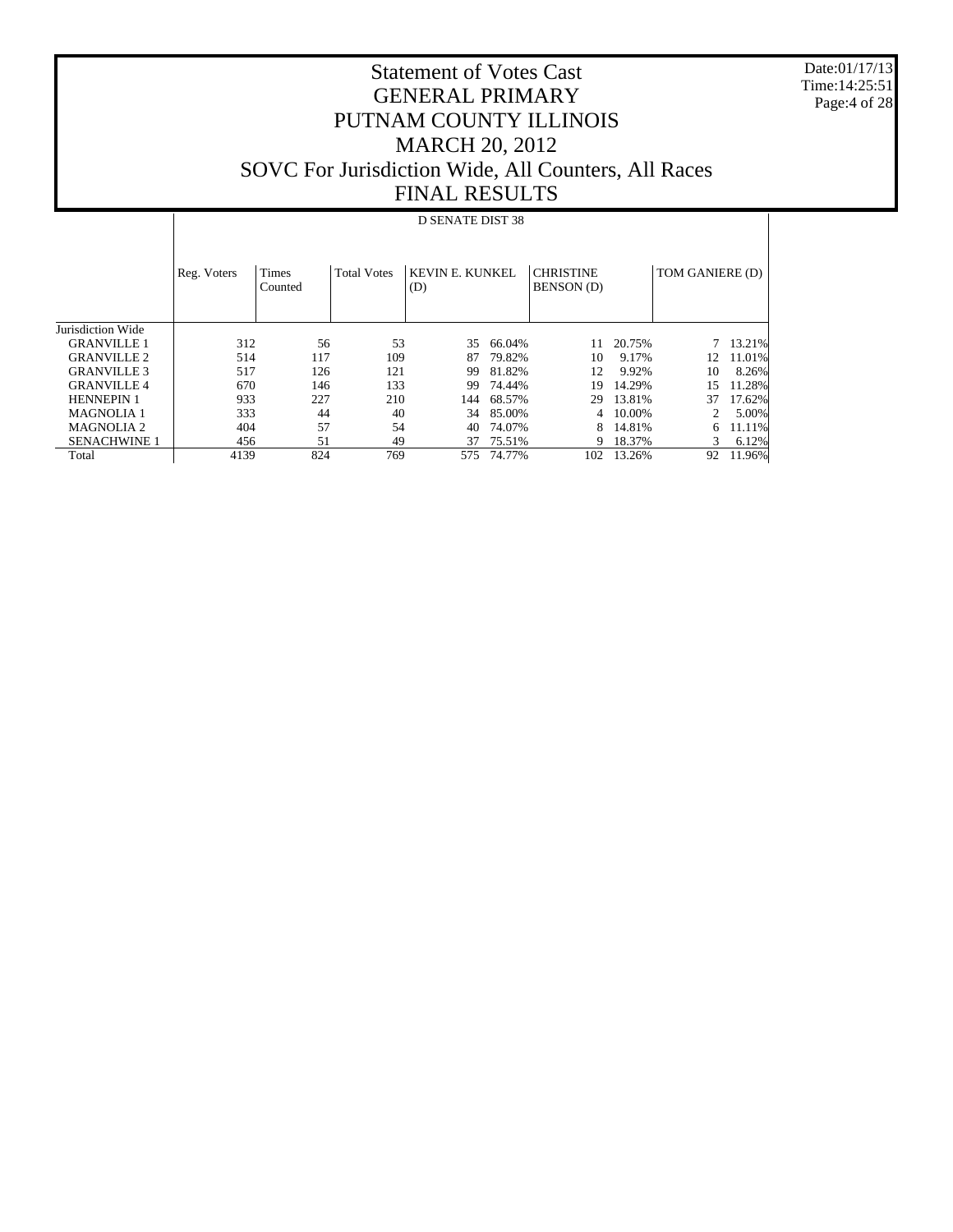Date:01/17/13 Time:14:25:51 Page:5 of 28

|                     |             |                  | D REPRES DIST 76   |                                            | <b>D CIRCUIT CLERK</b> |                         |                    |                                |  |
|---------------------|-------------|------------------|--------------------|--------------------------------------------|------------------------|-------------------------|--------------------|--------------------------------|--|
|                     | Reg. Voters | Times<br>Counted | <b>Total Votes</b> | <b>FRANK J. MAUTINO Reg. Voters</b><br>(D) |                        | <b>Times</b><br>Counted | <b>Total Votes</b> | <b>CATHY J. OLIVERI</b><br>(D) |  |
| Jurisdiction Wide   |             |                  |                    |                                            |                        |                         |                    |                                |  |
| <b>GRANVILLE 1</b>  | 312         | 56               | 47                 | 47 100,00%                                 | 312                    | 56                      | 46                 | 46 100.00%                     |  |
| <b>GRANVILLE 2</b>  | 514         | 117              | 101                | 101 100,00%                                | 514                    | 117                     | 109                | 109 100.00%                    |  |
| <b>GRANVILLE 3</b>  | 517         | 126              | 103                | 103 100.00%                                | 517                    | 126                     | 110                | 110 100.00%                    |  |
| <b>GRANVILLE 4</b>  | 670         | 146              | 124                | 124 100.00%                                | 670                    | 146                     | 129                | 129 100.00%                    |  |
| <b>HENNEPIN 1</b>   | 933         | 227              | 171                | 171 100.00%                                | 933                    | 227                     | 172                | 172 100.00%                    |  |
| <b>MAGNOLIA1</b>    | 333         | 44               | 42                 | 42 100,00%                                 | 333                    | 44                      | 36                 | 36 100.00%                     |  |
| <b>MAGNOLIA 2</b>   | 404         | 57               | 52                 | 52 100,00%                                 | 404                    | 57                      | 54                 | 54 100,00%                     |  |
| <b>SENACHWINE 1</b> | 456         | 51               | 46                 | 46 100,00%                                 | 456                    | 51                      | 44                 | 44 100.00%                     |  |
| Total               | 4139        | 824              | 686                | 686 100.00%                                | 4139                   | 824                     | 700                | 700 100,00%                    |  |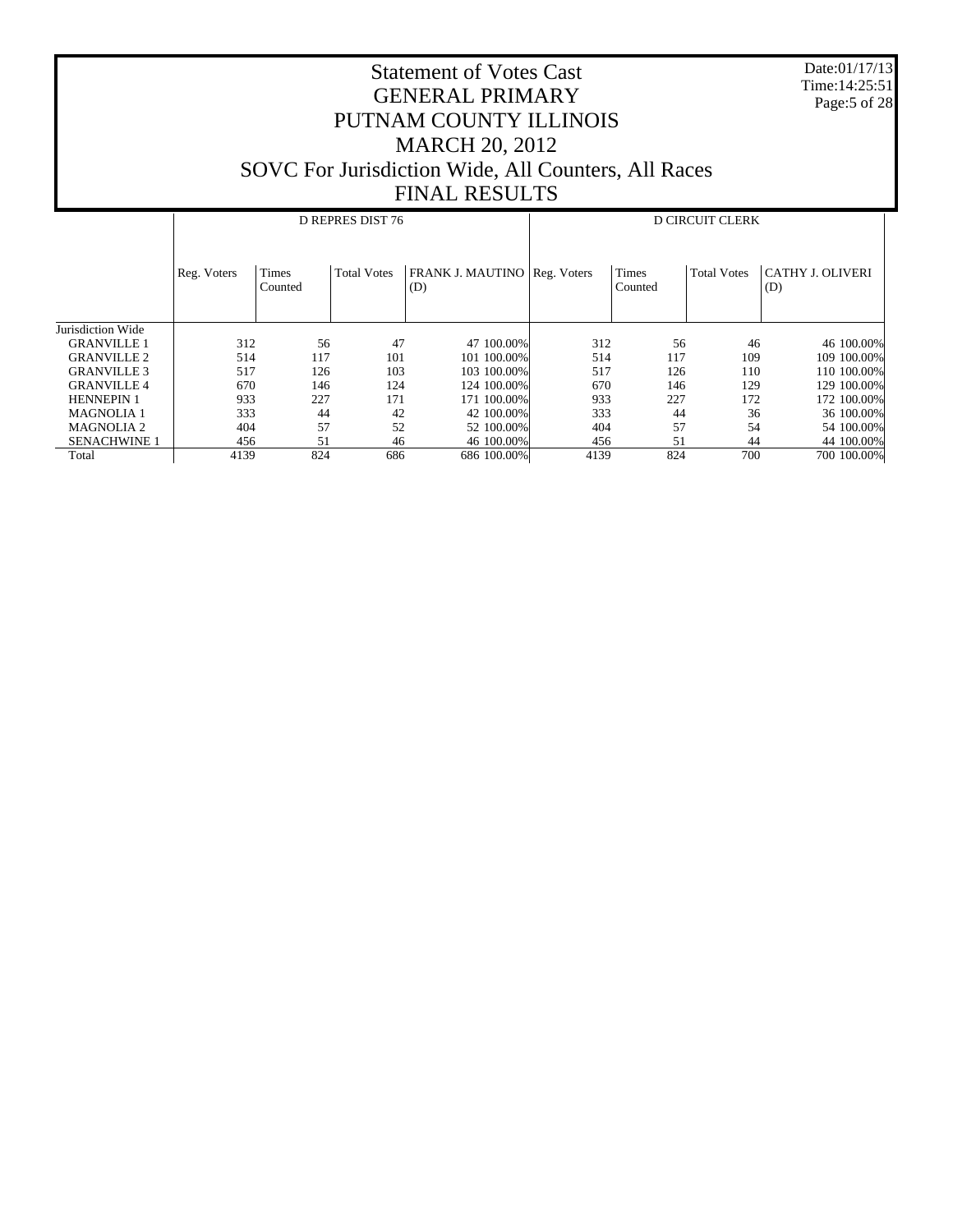Date:01/17/13 Time:14:25:51 Page:6 of 28

|                     |             | <b>D STATE'S ATTORNEY</b> |                    |                                    |  |  |  |  |  |  |  |
|---------------------|-------------|---------------------------|--------------------|------------------------------------|--|--|--|--|--|--|--|
|                     | Reg. Voters | <b>Times</b><br>Counted   | <b>Total Votes</b> | <b>BRADLEY P.</b><br>POPURELLA (D) |  |  |  |  |  |  |  |
| Jurisdiction Wide   |             |                           |                    |                                    |  |  |  |  |  |  |  |
| <b>GRANVILLE 1</b>  | 312         | 56                        | 43                 | 43 100.00%                         |  |  |  |  |  |  |  |
| <b>GRANVILLE 2</b>  | 514         | 117                       | 102                | 102 100,00%                        |  |  |  |  |  |  |  |
| <b>GRANVILLE 3</b>  | 517         | 126                       | 102                | 102 100,00%                        |  |  |  |  |  |  |  |
| <b>GRANVILLE 4</b>  | 670         | 146                       | 112                | 112 100.00%                        |  |  |  |  |  |  |  |
| <b>HENNEPIN 1</b>   | 933         | 227                       | 161                | 161 100.00%                        |  |  |  |  |  |  |  |
| <b>MAGNOLIA 1</b>   | 333         | 44                        | 38                 | 38 100.00%                         |  |  |  |  |  |  |  |
| <b>MAGNOLIA 2</b>   | 404         | 57                        | 49                 | 49 100.00%                         |  |  |  |  |  |  |  |
| <b>SENACHWINE 1</b> | 456         | 51                        | 40                 | 40 100,00%                         |  |  |  |  |  |  |  |
| Total               | 4139        | 824                       | 647                | 647 100.00%                        |  |  |  |  |  |  |  |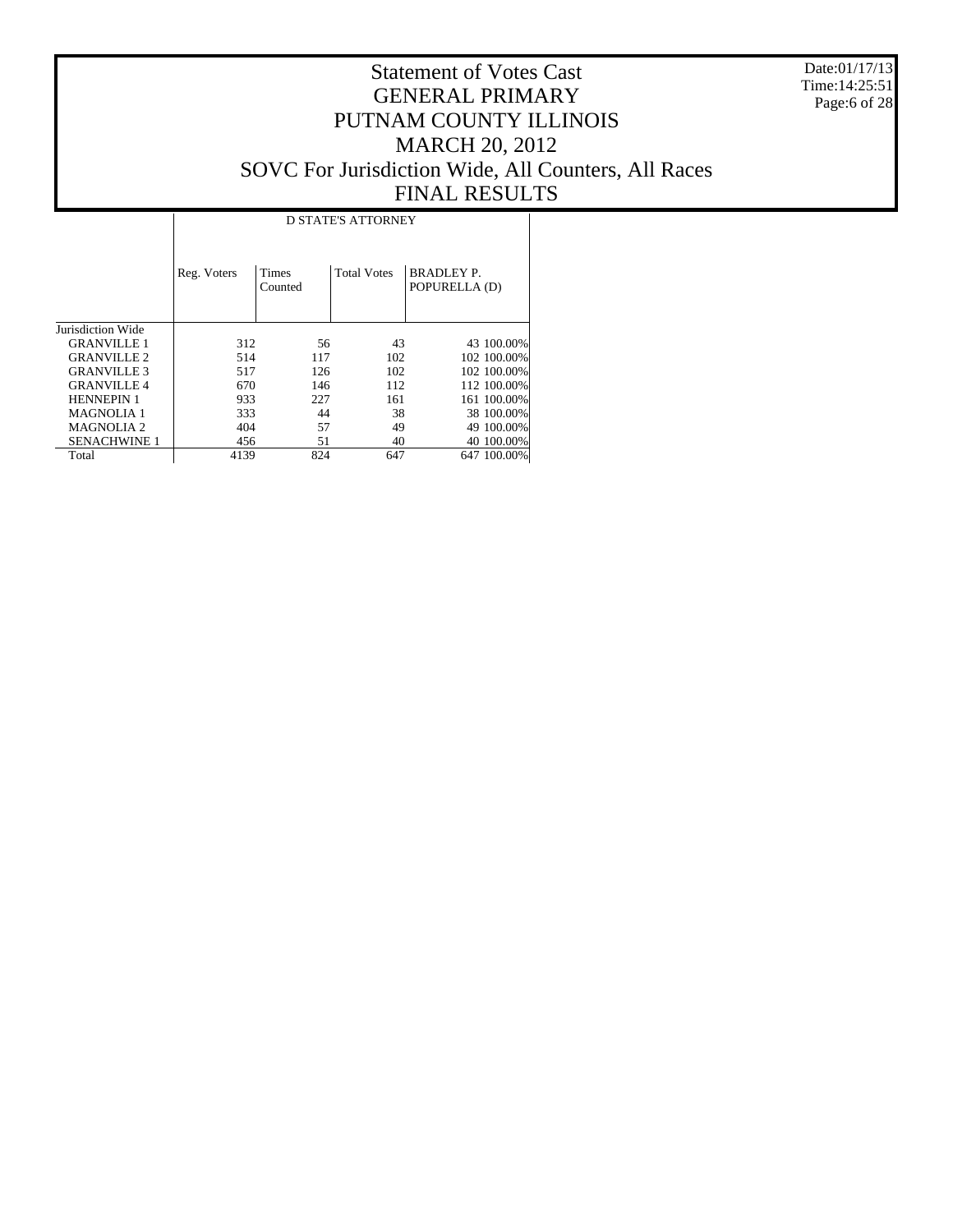Date:01/17/13 Time:14:25:51 Page:7 of 28

## Statement of Votes Cast GENERAL PRIMARY PUTNAM COUNTY ILLINOIS MARCH 20, 2012 SOVC For Jurisdiction Wide, All Counters, All Races FINAL RESULTS

# D COUNTY BOARD

|                     | Reg. Voters | Times<br>Counted | <b>Total Votes</b> | <b>SHEILA R. HAAGE</b><br>(D) |        | JORDAN C. ELLENA CHAUNTEL<br>(D) |        | <b>BIAGI-BRUER (D)</b> |        |
|---------------------|-------------|------------------|--------------------|-------------------------------|--------|----------------------------------|--------|------------------------|--------|
|                     |             |                  |                    |                               |        |                                  |        |                        |        |
| Jurisdiction Wide   |             |                  |                    |                               |        |                                  |        |                        |        |
| <b>GRANVILLE 1</b>  | 312         | 56               | 244                | 48                            | 19.67% | 43                               | 17.62% | 43                     | 17.62% |
| <b>GRANVILLE 2</b>  | 514         | 117              | 474                | 89                            | 18.78% | 83                               | 17.51% | 93                     | 19.62% |
| <b>GRANVILLE 3</b>  | 517         | 126              | 463                | 76                            | 16.41% | 74                               | 15.98% | 99                     | 21.38% |
| <b>GRANVILLE4</b>   | 670         | 146              | 580                | 100                           | 17.24% | 111                              | 19.14% | 120                    | 20.69% |
| <b>HENNEPIN 1</b>   | 933         | 227              | 794                | 108                           | 13.60% | 111                              | 13.98% | 126                    | 15.87% |
| <b>MAGNOLIA 1</b>   | 333         | 44               | 187                | 34                            | 18.18% | 32                               | 17.11% | 32.                    | 17.11% |
| <b>MAGNOLIA 2</b>   | 404         | 57               | 241                | 33                            | 13.69% | 40                               | 16.60% | 45                     | 18.67% |
| <b>SENACHWINE 1</b> | 456         | 51               | 156                | 22                            | 14.10% | 16                               | 10.26% | 25                     | 16.03% |
| Total               | 4139        | 824              | 3139               | 510                           | 16.25% | 510                              | 16.25% | 583                    | 18.57% |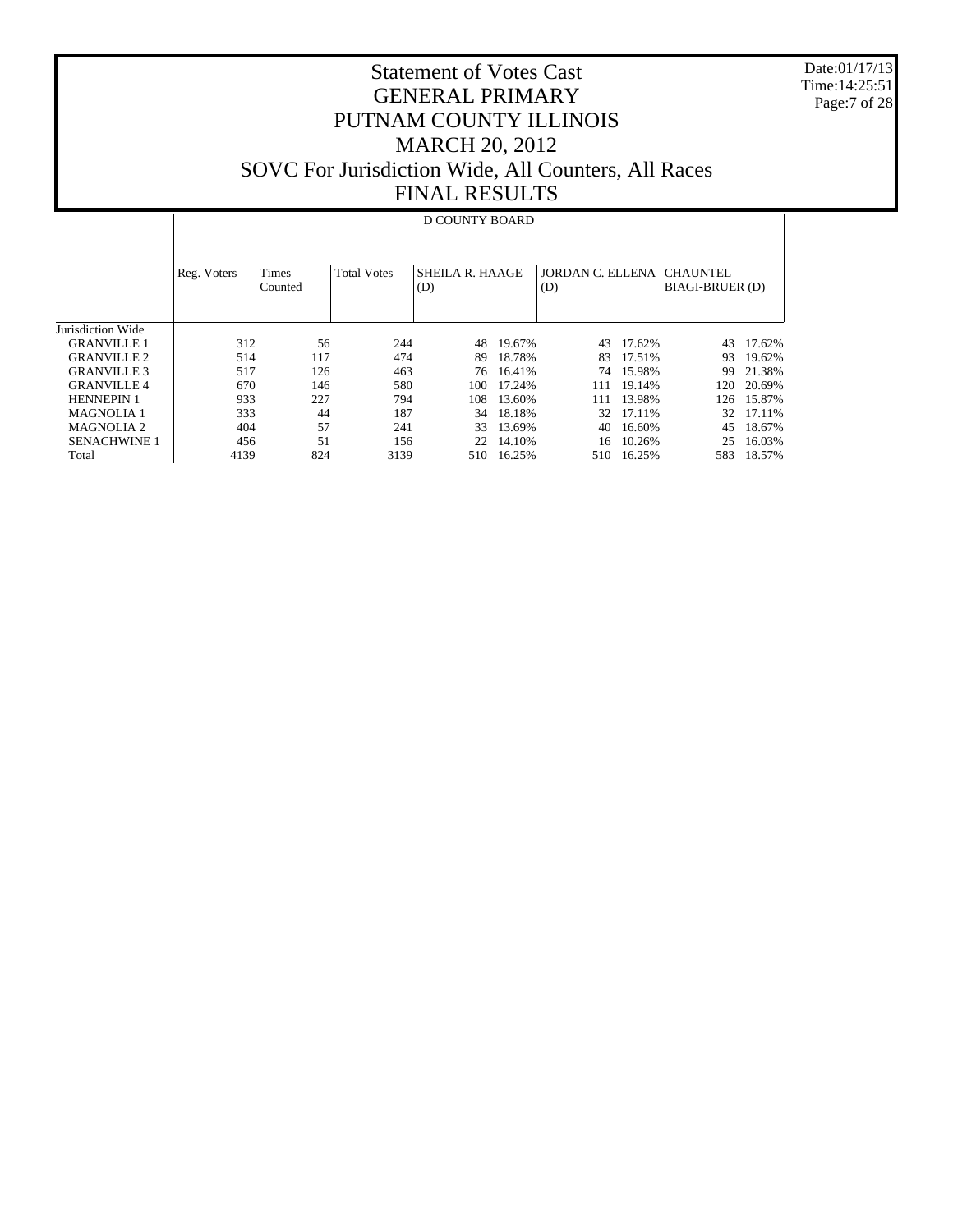Date:01/17/13 Time:14:25:51 Page:8 of 28

## Statement of Votes Cast GENERAL PRIMARY PUTNAM COUNTY ILLINOIS MARCH 20, 2012 SOVC For Jurisdiction Wide, All Counters, All Races FINAL RESULTS

#### D COUNTY BOARD

|                          | WILLIAM E.<br>HOLMES (D) |        | DUANE A.<br>CALBOW (D) |        | ERIC J. BALMA (D) |        | <b>SUSAN JANIK (D)</b> |        |
|--------------------------|--------------------------|--------|------------------------|--------|-------------------|--------|------------------------|--------|
| <b>Inrisdiction Wide</b> |                          |        |                        |        |                   |        |                        |        |
| <b>GRANVILLE 1</b>       | 37                       | 15.16% | 38                     | 15.57% | 25                | 10.25% | 10                     | 4.10%  |
| <b>GRANVILLE 2</b>       | 80                       | 16.88% | 72.                    | 15.19% | 34                | 7.17%  | 23                     | 4.85%  |
| <b>GRANVILLE 3</b>       | 85                       | 18.36% | 64                     | 13.82% | 48                | 10.37% | 17                     | 3.67%  |
| <b>GRANVILLE4</b>        | 90                       | 15.52% | 79                     | 13.62% | 60                | 10.34% | 20                     | 3.45%  |
| <b>HENNEPIN 1</b>        | 167                      | 21.03% | 116                    | 14.61% | 130               | 16.37% | 36                     | 4.53%  |
| <b>MAGNOLIA 1</b>        | 21                       | 11.23% | 33                     | 17.65% | 23                | 12.30% | 12                     | 6.42%  |
| <b>MAGNOLIA 2</b>        | 42                       | 17.43% | 43                     | 17.84% | 24                | 9.96%  | 14                     | 5.81%  |
| <b>SENACHWINE 1</b>      | 15                       | 9.62%  | 22                     | 14.10% | 14                | 8.97%  | 42                     | 26.92% |
| Total                    | 537                      | 17.11% | 467                    | 14.88% | 358               | 11.40% | 174                    | 5.54%  |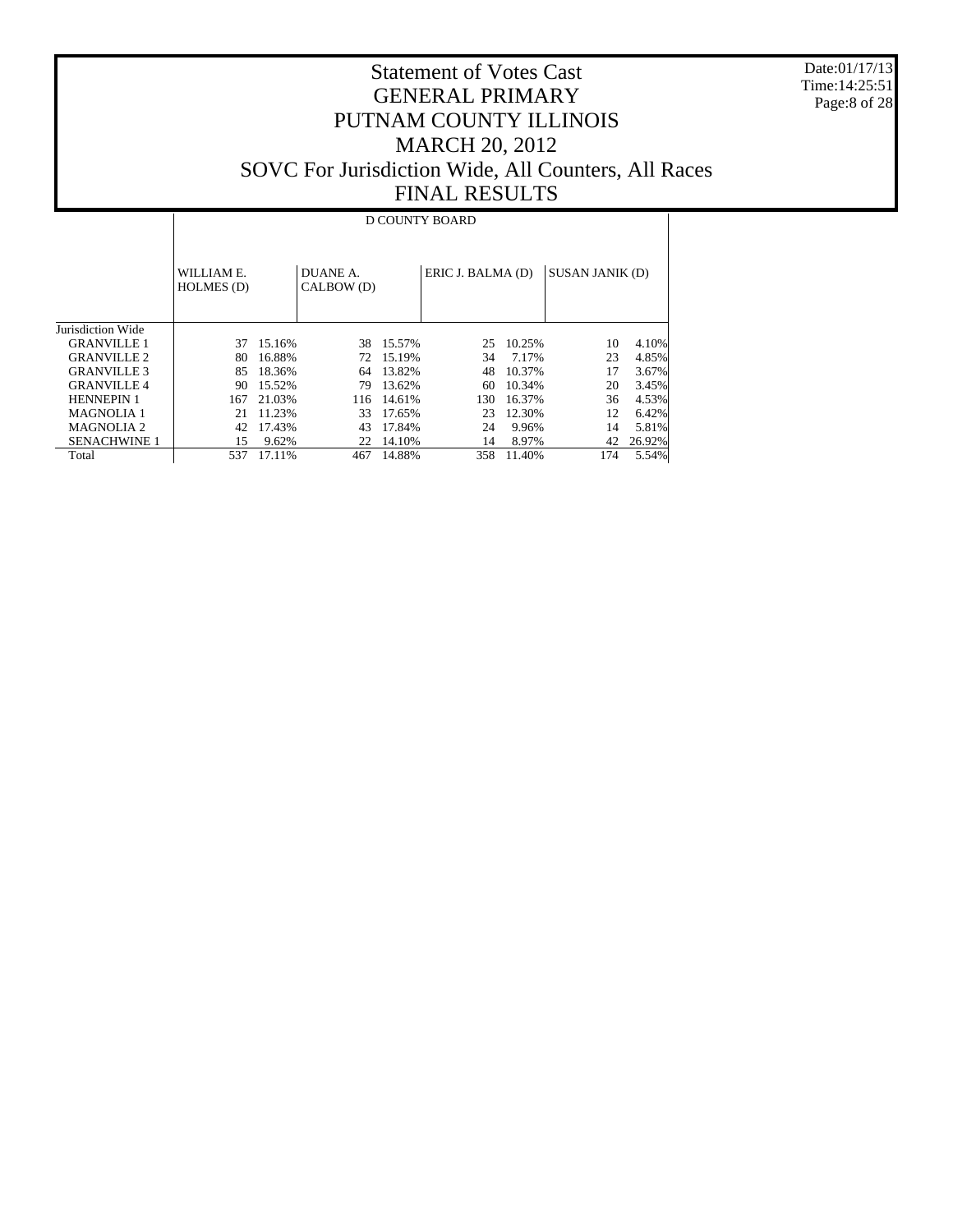Date:01/17/13 Time:14:25:51 Page:9 of 28

|                     |             |                  | D 10th JUD CIRCUIT(Shadid) |                                    | D HENNEPIN 1 COMMITTEEMAN |                  |                    |                          |  |  |  |
|---------------------|-------------|------------------|----------------------------|------------------------------------|---------------------------|------------------|--------------------|--------------------------|--|--|--|
|                     | Reg. Voters | Times<br>Counted | <b>Total Votes</b>         | <b>CHRISTOPHER J.</b><br>SPANO (D) | Reg. Voters               | Times<br>Counted | <b>Total Votes</b> | TERESA L.<br>CLAUSEN (D) |  |  |  |
| Jurisdiction Wide   |             |                  |                            |                                    |                           |                  |                    |                          |  |  |  |
| <b>GRANVILLE 1</b>  | 312         | 56               | 43                         | 43 100,00%                         |                           |                  |                    | ۰                        |  |  |  |
| <b>GRANVILLE 2</b>  | 514         | 117              | 88                         | 88 100,00%                         | ۰                         | ۰                |                    | $\overline{\phantom{a}}$ |  |  |  |
| <b>GRANVILLE 3</b>  | 517         | 126              | 105                        | 105 100,00%                        | ۰                         | ۰                | -                  | $\overline{\phantom{a}}$ |  |  |  |
| <b>GRANVILLE4</b>   | 670         | 146              | 106                        | 106 100,00%                        | ۰                         |                  |                    | ۰                        |  |  |  |
| <b>HENNEPIN 1</b>   | 933         | 227              | 173                        | 173 100.00%                        | 933                       | 227              | 188                | 188 100.00%              |  |  |  |
| <b>MAGNOLIA 1</b>   | 333         | 44               | 37                         | 37 100,00%                         | ۰                         |                  |                    |                          |  |  |  |
| <b>MAGNOLIA 2</b>   | 404         | 57               | 47                         | 47 100,00%                         |                           |                  |                    | $\overline{\phantom{a}}$ |  |  |  |
| <b>SENACHWINE 1</b> | 456         | 51               | 36                         | 36 100.00%                         |                           |                  |                    |                          |  |  |  |
| Total               | 4139        | 824              | 635                        | 635 100.00%                        | 933                       | 227              | 188                | 188 100.00%              |  |  |  |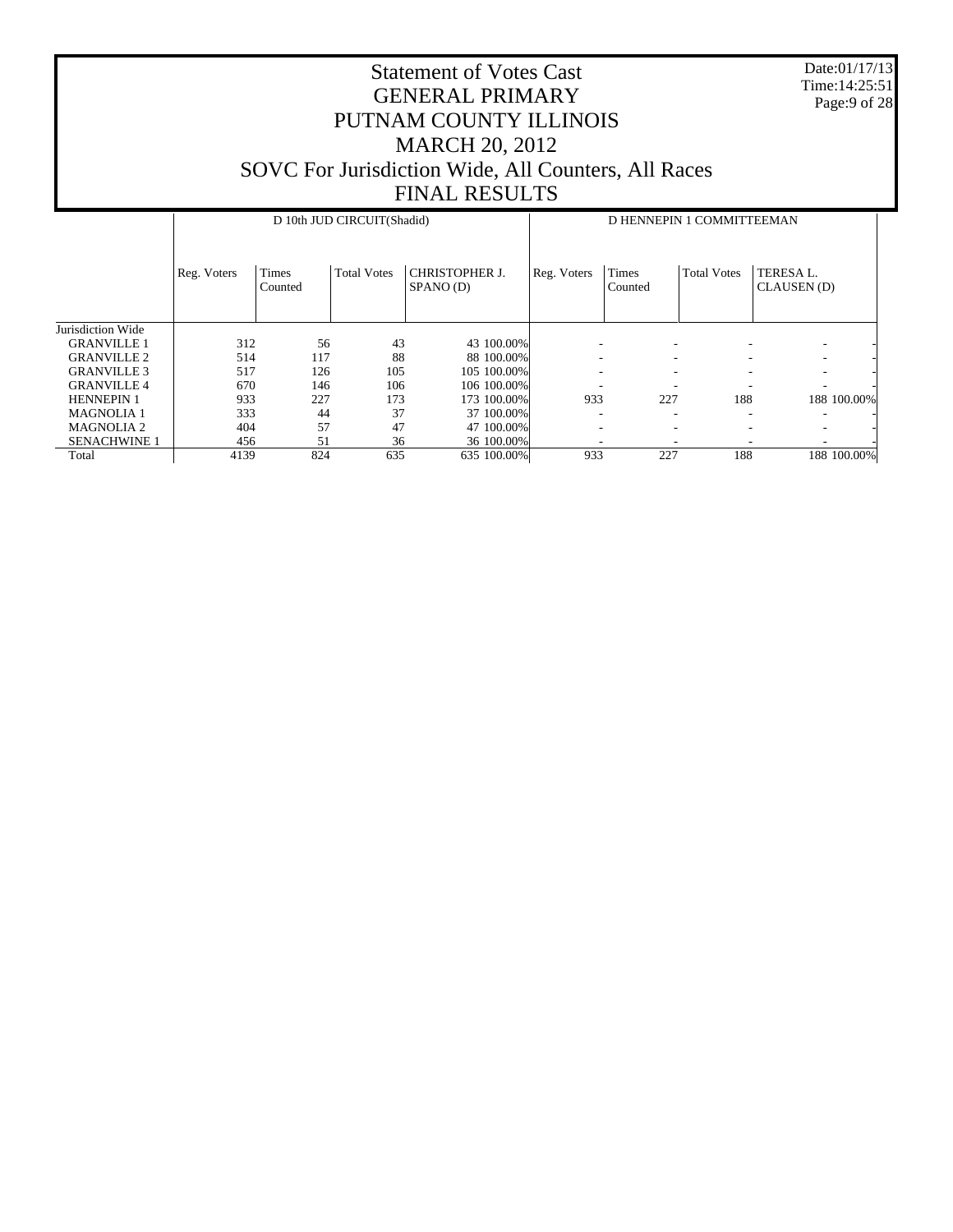Date:01/17/13 Time:14:25:51 Page:10 of 28

|                     |             | D MAGNOLIA 1 COMMITTEEMAN |                       |               | D MAGNOLIA 2 COMMITTEEMAN |                  |    |                                   |  |  |
|---------------------|-------------|---------------------------|-----------------------|---------------|---------------------------|------------------|----|-----------------------------------|--|--|
|                     | Reg. Voters | Times<br>Counted          | Total Votes   BRADLEY | POPURELLA (D) | Reg. Voters               | Times<br>Counted |    | Total Votes DANIEL S. KUHN<br>(D) |  |  |
| Jurisdiction Wide   |             |                           |                       |               |                           |                  |    |                                   |  |  |
| <b>GRANVILLE 1</b>  |             |                           |                       |               |                           |                  |    |                                   |  |  |
| <b>GRANVILLE 2</b>  |             |                           |                       |               |                           | -                |    |                                   |  |  |
| <b>GRANVILLE 3</b>  |             |                           |                       |               |                           | -                | ۰  |                                   |  |  |
| <b>GRANVILLE 4</b>  |             |                           |                       |               |                           |                  |    |                                   |  |  |
| <b>HENNEPIN 1</b>   |             |                           |                       |               |                           |                  |    |                                   |  |  |
| <b>MAGNOLIA 1</b>   | 333         | 44                        | 39                    | 39 100.00%    |                           |                  |    |                                   |  |  |
| <b>MAGNOLIA 2</b>   | -           |                           |                       |               | 404                       | 57               | 49 | 49 100,00%                        |  |  |
| <b>SENACHWINE 1</b> |             |                           |                       |               |                           |                  |    |                                   |  |  |
| Total               | 333         | 44                        | 39                    | 39 100.00%    | 404                       | 57               | 49 | 49 100.00%                        |  |  |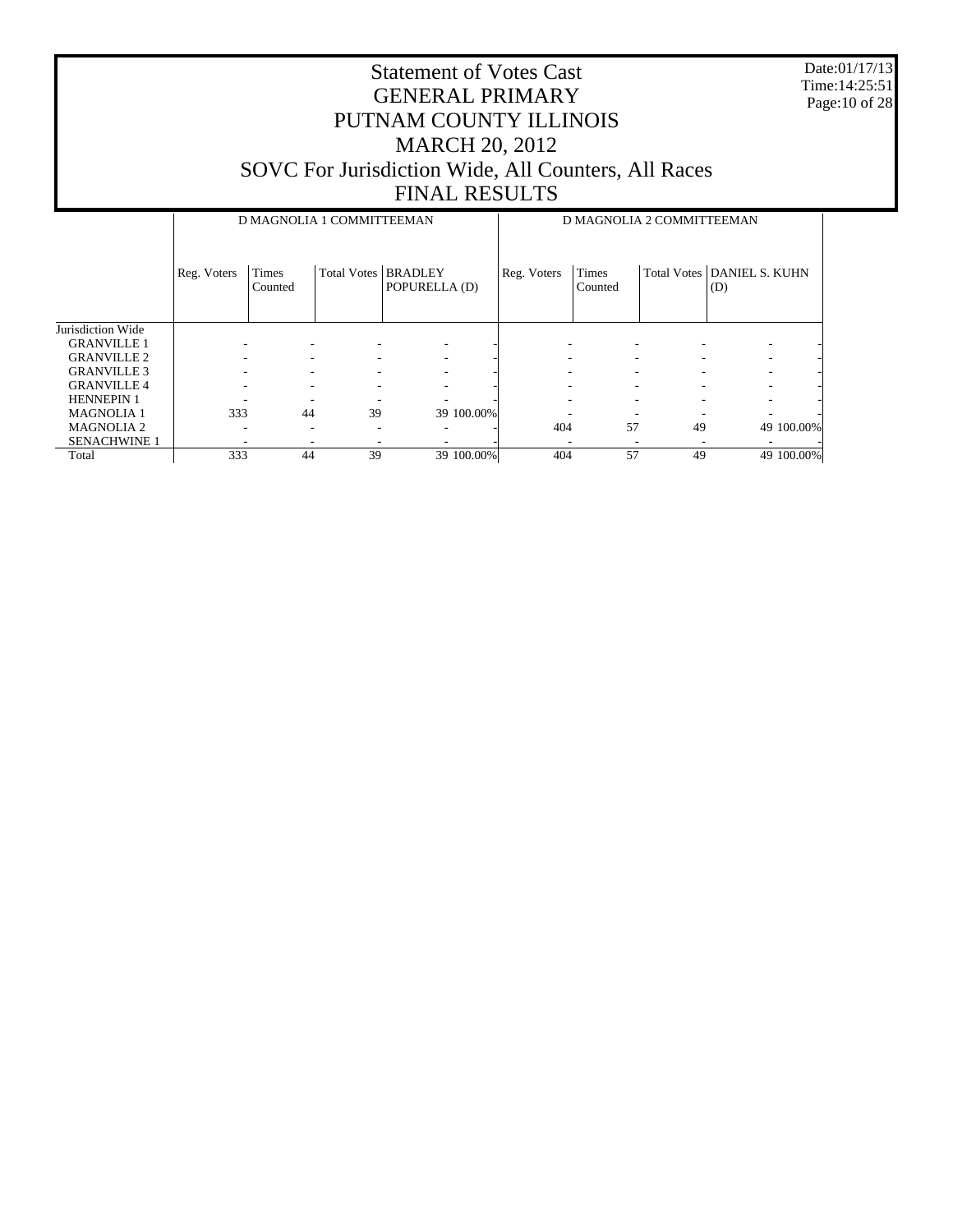Date:01/17/13 Time:14:25:51 Page:11 of 28

|                       |             |                  | D SENACHWINE 1 COMMITTEEMAN |                                    |            |
|-----------------------|-------------|------------------|-----------------------------|------------------------------------|------------|
|                       | Reg. Voters | Times<br>Counted |                             | Total Votes DENNIS E. SPARR<br>(D) |            |
| Jurisdiction Wide     |             |                  |                             |                                    |            |
| <b>GRANVILLE 1</b>    |             |                  |                             |                                    |            |
| <b>GRANVILLE 2</b>    |             |                  |                             |                                    |            |
| <b>GRANVILLE 3</b>    |             |                  |                             |                                    |            |
| <b>GRANVILLE4</b>     |             |                  |                             |                                    |            |
| <b>HENNEPIN 1</b>     |             |                  |                             |                                    |            |
| <b>MAGNOLIA1</b>      |             |                  |                             |                                    |            |
| MAGNOLIA <sub>2</sub> |             |                  |                             |                                    |            |
| <b>SENACHWINE 1</b>   | 456         | 51               | 48                          |                                    | 48 100.00% |
| Total                 | 456         | 51               | 48                          |                                    | 48 100.00% |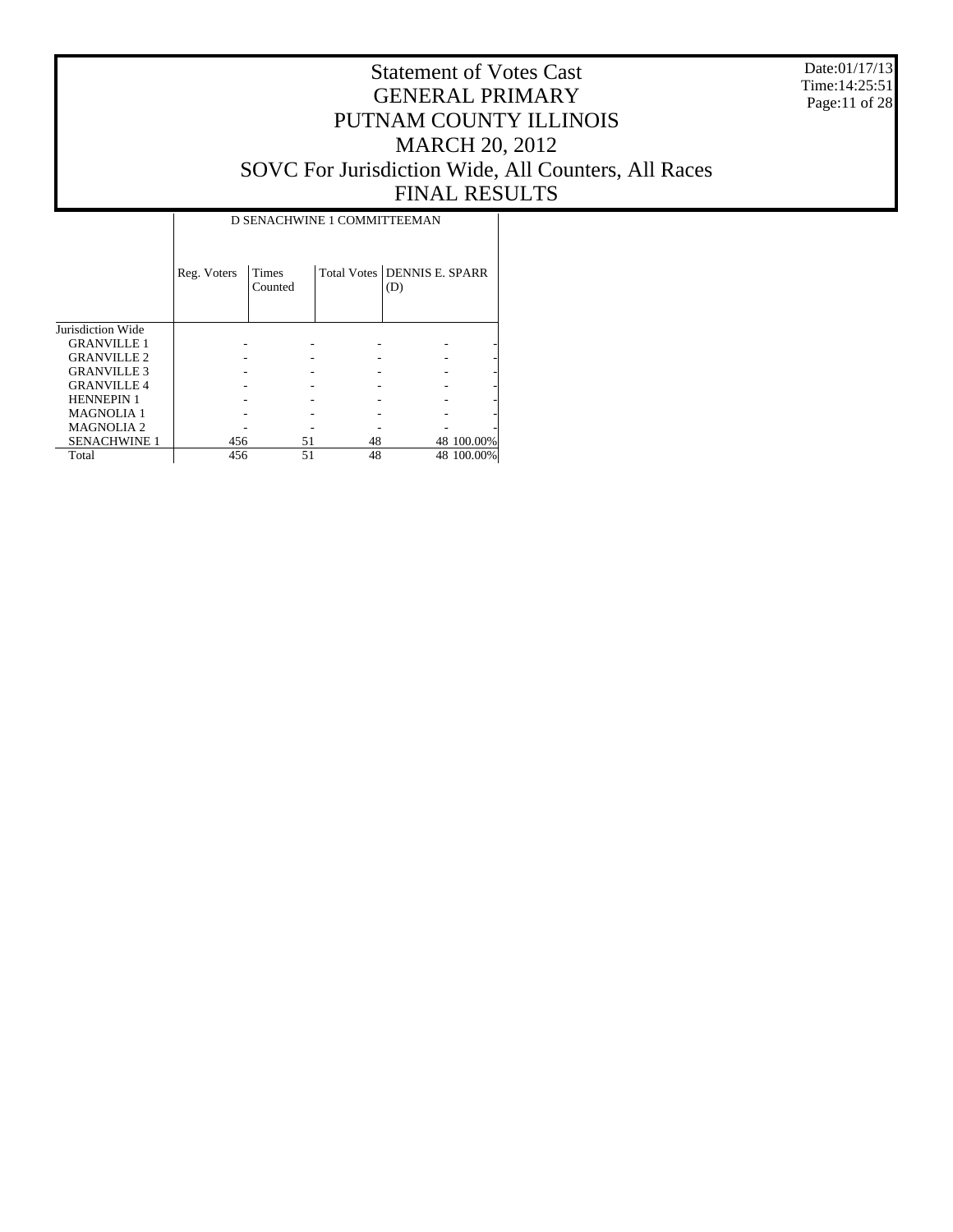Date:01/17/13 Time:14:25:51 Page:12 of 28

## Statement of Votes Cast GENERAL PRIMARY PUTNAM COUNTY ILLINOIS MARCH 20, 2012 SOVC For Jurisdiction Wide, All Counters, All Races FINAL RESULTS

#### R PRESIDENT

|                     | Reg. Voters | Times<br>Counted | <b>Total Votes</b> | MITT ROMNEY (R) |           | RON PAUL (R)  |          | RICK PERRY(R) |       | NEWT GINGRICH<br>(R) |        |
|---------------------|-------------|------------------|--------------------|-----------------|-----------|---------------|----------|---------------|-------|----------------------|--------|
| Jurisdiction Wide   |             |                  |                    |                 |           |               |          |               |       |                      |        |
| <b>GRANVILLE 1</b>  | 312         | 55               | 54                 | 16              | 29.63%    | 10            | 18.52%   |               | 3.70% |                      | 7.41%  |
| <b>GRANVILLE 2</b>  | 514         | 84               | 83                 | 39              | 46.99%    | $\mathcal{D}$ | 2.41%    | 0             | 0.00% | 6                    | 7.23%  |
| <b>GRANVILLE 3</b>  | 517         | 68               | 66                 |                 | 16 24.24% | 6             | 9.09%    | 3             | 4.55% |                      | 1.52%  |
| <b>GRANVILLE4</b>   | 670         | 76               | 75                 | 46              | 61.33%    |               | 2.67%    | 0             | 0.00% | 9                    | 12.00% |
| <b>HENNEPIN 1</b>   | 933         | 148              | 142                | 53              | 37.32%    | 16            | 11.27%   |               | 0.70% | 18                   | 12.68% |
| <b>MAGNOLIA 1</b>   | 333         | 51               | 48                 | 16              | 33.33%    |               | 14.58%   | $\theta$      | 0.00% |                      | 10.42% |
| <b>MAGNOLIA 2</b>   | 404         | 76               | 73                 | 32              | 43.84%    |               | 2.74%    |               | 2.74% | 10                   | 13.70% |
| <b>SENACHWINE 1</b> | 456         | 91               | 89                 | 43              | 48.31%    |               | $0.00\%$ | $\theta$      | 0.00% | 11                   | 12.36% |
| Total               | 4139        | 649              | 630                | 261             | 41.43%    | 45            | 7.14%    | 8             | 1.27% | 64                   | 10.16% |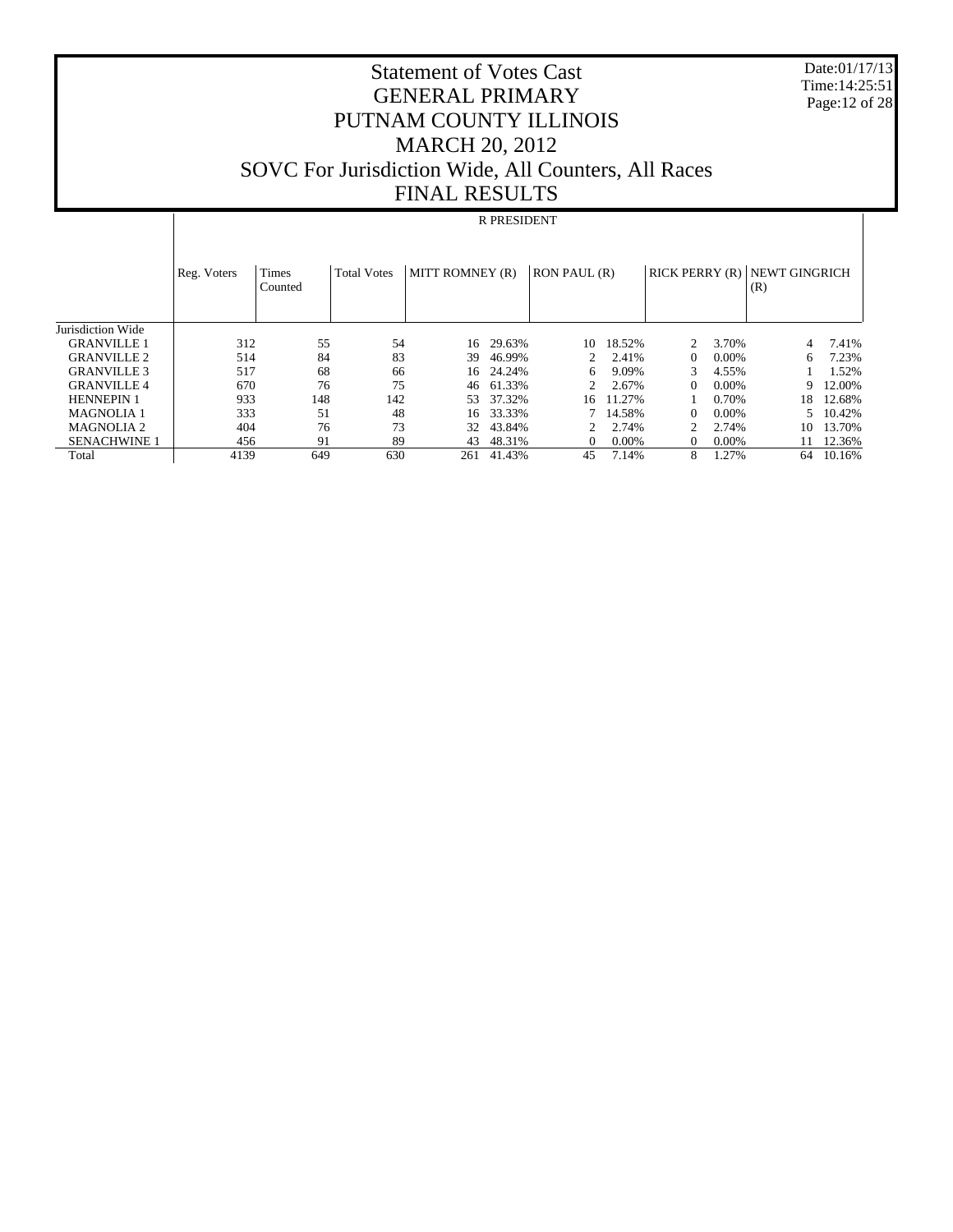Date:01/17/13 Time:14:25:51 Page:13 of 28

|                     |                             | R PRESIDENT |                             |        |             | R CONGRESS DIST 16      |                    |                              |        |                           |        |  |
|---------------------|-----------------------------|-------------|-----------------------------|--------|-------------|-------------------------|--------------------|------------------------------|--------|---------------------------|--------|--|
|                     | <b>CHARLES</b><br>ROEMER(R) |             | <b>RICK SANTORUM</b><br>(R) |        | Reg. Voters | <b>Times</b><br>Counted | <b>Total Votes</b> | <b>ADAM KINZINGER</b><br>(R) |        | DONALD A.<br>MANZULLO (R) |        |  |
| Jurisdiction Wide   |                             |             |                             |        |             |                         |                    |                              |        |                           |        |  |
| <b>GRANVILLE 1</b>  | $\Omega$                    | $0.00\%$    | 22                          | 40.74% | 312         | 55                      | 52                 | 44                           | 84.62% | 8                         | 15.38% |  |
| <b>GRANVILLE 2</b>  | $\Omega$                    | $0.00\%$    | 36                          | 43.37% | 514         | 84                      | 82                 | 68                           | 82.93% | 14                        | 17.07% |  |
| <b>GRANVILLE 3</b>  | $\Omega$                    | $0.00\%$    | 40                          | 60.61% | 517         | 68                      | 66                 | 56                           | 84.85% | 10                        | 15.15% |  |
| <b>GRANVILLE 4</b>  | $\Omega$                    | 0.00%       | 18                          | 24.00% | 670         | 76                      | 73                 | 68                           | 93.15% |                           | 6.85%  |  |
| <b>HENNEPIN 1</b>   | 2                           | 1.41%       | 52                          | 36.62% | 933         | 148                     | 135                | 123                          | 91.11% | 12                        | 8.89%  |  |
| <b>MAGNOLIA 1</b>   | $\Omega$                    | 0.00%       | 20                          | 41.67% | 333         | 51                      | 50                 | 37                           | 74.00% | 13                        | 26.00% |  |
| <b>MAGNOLIA 2</b>   | $\Omega$                    | 0.00%       | 27                          | 36.99% | 404         | 76                      | 74                 | 65                           | 87.84% | 9                         | 12.16% |  |
| <b>SENACHWINE 1</b> | $\Omega$                    | $0.00\%$    | 35                          | 39.33% | 456         | 91                      | 88                 | 71                           | 80.68% | 17                        | 19.32% |  |
| Total               | $\overline{c}$              | 0.32%       | 250                         | 39.68% | 4139        | 649                     | 620                | 532                          | 85.81% | 88                        | 14.19% |  |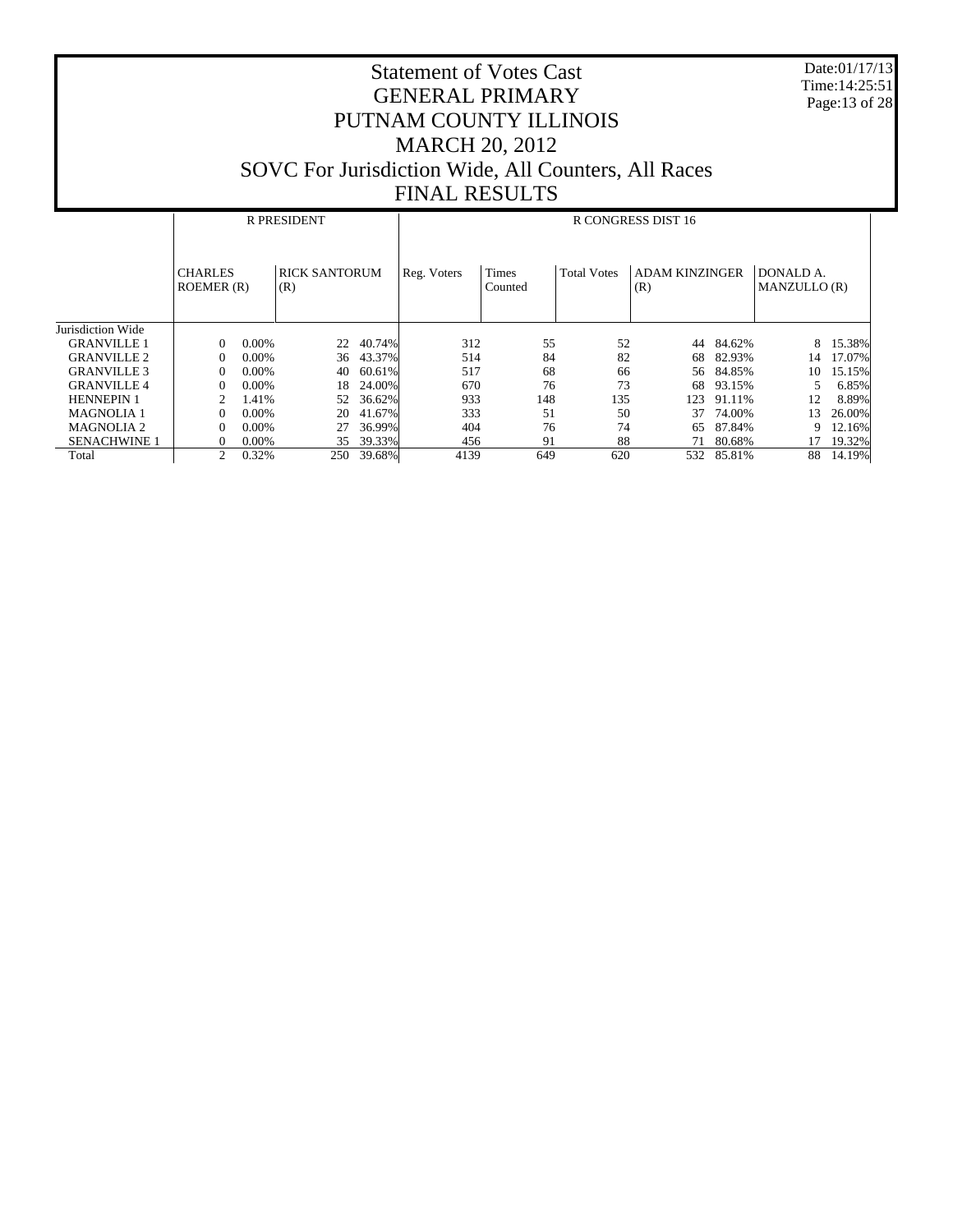Date:01/17/13 Time:14:25:51 Page:14 of 28

## Statement of Votes Cast GENERAL PRIMARY PUTNAM COUNTY ILLINOIS MARCH 20, 2012 SOVC For Jurisdiction Wide, All Counters, All Races FINAL RESULTS

#### R DEL 16TH CONGRESS

|                     | Reg. Voters | Times<br>Counted | <b>Total Votes</b> | TIMOTHY N.<br>KORITZ(R) |        | <b>JOSHUA LANNING</b><br>(R) |        | DAN RUTHERFORD<br>(R) |        |
|---------------------|-------------|------------------|--------------------|-------------------------|--------|------------------------------|--------|-----------------------|--------|
| Jurisdiction Wide   |             |                  |                    |                         |        |                              |        |                       |        |
| <b>GRANVILLE 1</b>  | 312         | 55               | 135                | 9                       | 6.67%  | 13                           | 9.63%  | 19                    | 14.07% |
| <b>GRANVILLE 2</b>  | 514         | 84               | 224                | 28                      | 12.50% | 31                           | 13.84% | 39                    | 17.41% |
| <b>GRANVILLE 3</b>  | 517         | 68               | 177                | 14                      | 7.91%  | 13                           | 7.34%  |                       | 9.60%  |
| <b>GRANVILLE 4</b>  | 670         | 76               | 202                | 40                      | 19.80% | 40                           | 19.80% | 46                    | 22.77% |
| <b>HENNEPIN 1</b>   | 933         | 148              | 368                | 41                      | 11.14% | 44                           | 11.96% | 56.                   | 15.22% |
| <b>MAGNOLIA 1</b>   | 333         | 51               | 145                | 17                      | 11.72% | 17                           | 11.72% | 19                    | 13.10% |
| <b>MAGNOLIA 2</b>   | 404         | 76               | 195                | 28                      | 14.36% | 28                           | 14.36% | 36                    | 18.46% |
| <b>SENACHWINE 1</b> | 456         | 91               | 258                | 38                      | 14.73% | 38                           | 14.73% | 44                    | 17.05% |
| Total               | 4139        | 649              | 1704               | 215                     | 12.62% | 224                          | 13.15% | 276                   | 16.20% |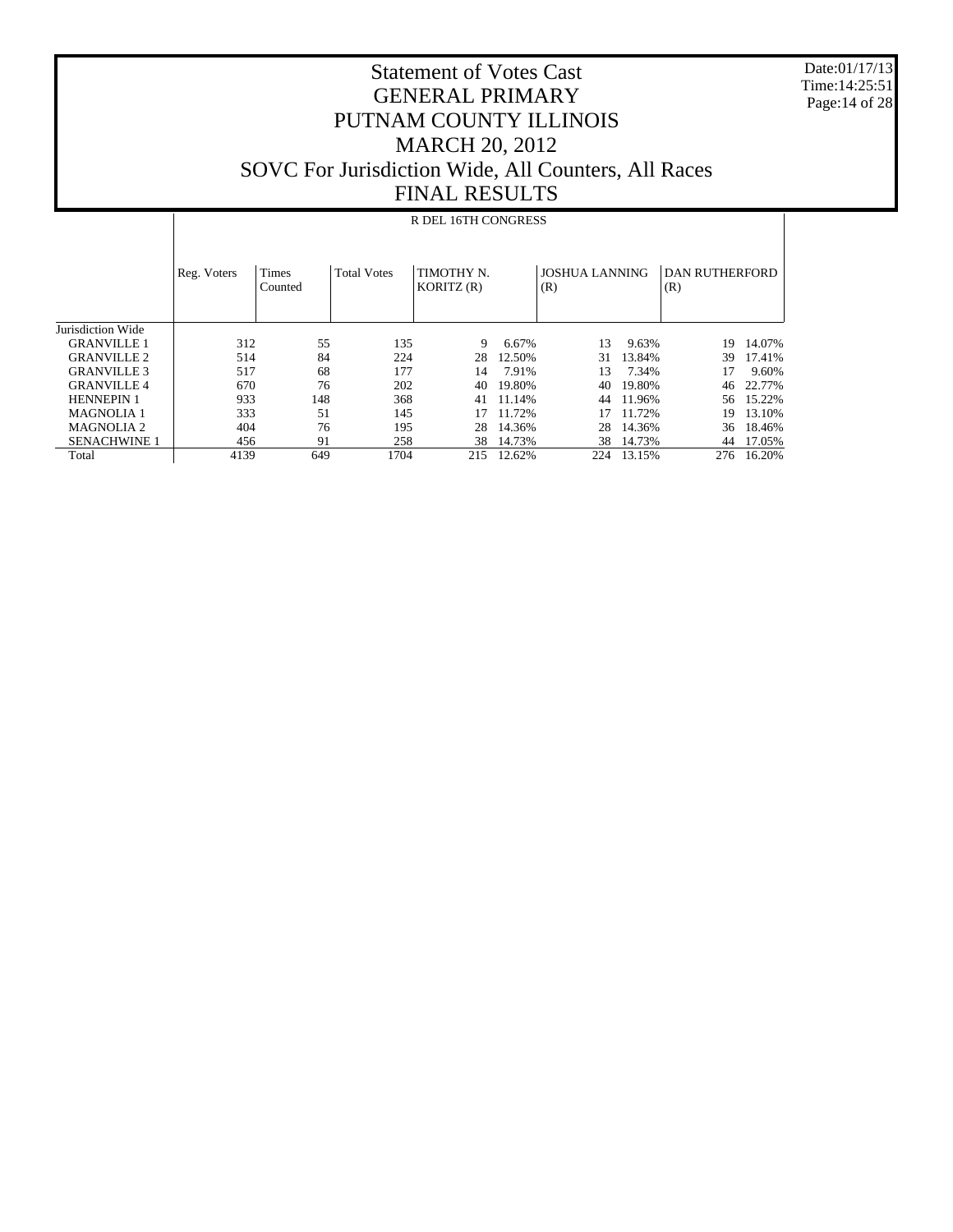Date:01/17/13 Time:14:25:51 Page:15 of 28

|                     |                            | R DEL 16TH CONGRESS |                             |       |                                 |       |                              |       |                                |       |                        |       |  |
|---------------------|----------------------------|---------------------|-----------------------------|-------|---------------------------------|-------|------------------------------|-------|--------------------------------|-------|------------------------|-------|--|
|                     | <b>HEIDI EMMETT</b><br>(R) |                     | <b>SAMUEL FELKER</b><br>(R) |       | <b>ANDRIUS</b><br>GAIZIUNAS (R) |       | <b>BETHM.</b><br>WELBERS (R) |       | <b>ELDON</b><br>ENTWHISTLE (R) |       | JOHN F. SWEENEY<br>(R) |       |  |
| Jurisdiction Wide   |                            |                     |                             |       |                                 |       |                              |       |                                |       |                        |       |  |
| <b>GRANVILLE 1</b>  | 10                         | 7.41%               | 8                           | 5.93% | 5.                              | 3.70% | 4                            | 2.96% | 4                              | 2.96% | 4                      | 2.96% |  |
| <b>GRANVILLE 2</b>  |                            | 0.45%               |                             | 1.79% | 3.                              | 1.34% | 6                            | 2.68% | 8                              | 3.57% |                        | 3.13% |  |
| <b>GRANVILLE 3</b>  | 8                          | 4.52%               | 8                           | 4.52% | 8                               | 4.52% |                              | 0.56% |                                | 0.56% | 3                      | 1.69% |  |
| <b>GRANVILLE4</b>   |                            | 0.50%               | 2                           | 0.99% | 2                               | 0.99% |                              | 3.47% |                                | 3.47% |                        | 3.96% |  |
| <b>HENNEPIN 1</b>   | 10                         | 2.72%               | 12                          | 3.26% | 13                              | 3.53% | 20                           | 5.43% | 19                             | 5.16% | 20                     | 5.43% |  |
| <b>MAGNOLIA1</b>    | 8                          | 5.52%               |                             | 4.83% | 8                               | 5.52% | 5                            | 3.45% | 6                              | 4.14% |                        | 4.83% |  |
| <b>MAGNOLIA 2</b>   | $\overline{c}$             | .03%                | 3                           | 1.54% |                                 | 2.56% | 8                            | 4.10% | 6                              | 3.08% | 9                      | 4.62% |  |
| <b>SENACHWINE 1</b> | 3                          | .16%                |                             | 0.39% |                                 | 0.39% | 10                           | 3.88% | 12                             | 4.65% | 10                     | 3.88% |  |
| Total               | 43                         | 2.52%               | 45                          | 2.64% | 45                              | 2.64% | 61                           | 3.58% | 63                             | 3.70% | 68                     | 3.99% |  |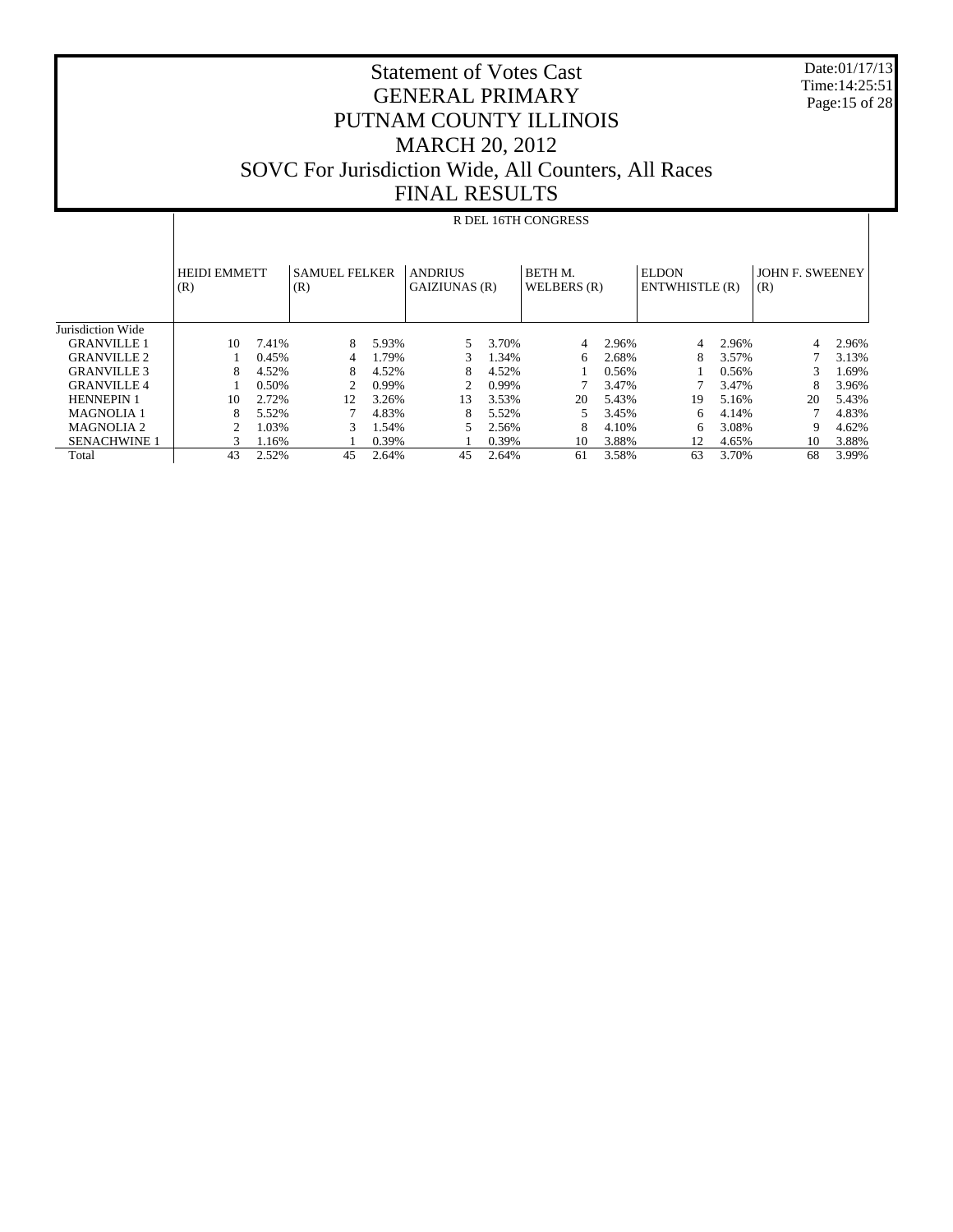Date:01/17/13 Time:14:25:51 Page:16 of 28

|                       |                 | R DEL 16TH CONGRESS |                         |        |                                  |        |  |  |  |  |  |  |  |
|-----------------------|-----------------|---------------------|-------------------------|--------|----------------------------------|--------|--|--|--|--|--|--|--|
|                       | CHRIS ARNDT (R) |                     | <b>JAN PETERSON (R)</b> |        | DENNIS S.<br><b>KOSINSKI</b> (R) |        |  |  |  |  |  |  |  |
| Jurisdiction Wide     |                 |                     |                         |        |                                  |        |  |  |  |  |  |  |  |
| <b>GRANVILLE 1</b>    | 19              | 14.07%              | 22                      | 16.30% | 18                               | 13.33% |  |  |  |  |  |  |  |
| <b>GRANVILLE 2</b>    | 30              | 13.39%              | 33                      | 14.73% | 34                               | 15.18% |  |  |  |  |  |  |  |
| <b>GRANVILLE 3</b>    | 35              | 19.77%              | 34                      | 19.21% | 35                               | 19.77% |  |  |  |  |  |  |  |
| <b>GRANVILLE 4</b>    | 15              | 7.43%               | 18                      | 8.91%  | 16                               | 7.92%  |  |  |  |  |  |  |  |
| <b>HENNEPIN 1</b>     | 45              | 12.23%              | 44                      | 11.96% | 44                               | 11.96% |  |  |  |  |  |  |  |
| <b>MAGNOLIA 1</b>     | 18              | 12.41%              | 16                      | 11.03% | 17                               | 11.72% |  |  |  |  |  |  |  |
| MAGNOLIA <sub>2</sub> | 24              | 12.31%              | 24                      | 12.31% | 22                               | 11.28% |  |  |  |  |  |  |  |
| <b>SENACHWINE 1</b>   | 33              | 12.79%              | 33                      | 12.79% | 35                               | 13.57% |  |  |  |  |  |  |  |
| Total                 | 219             | 12.85%              | 224                     | 13.15% | 221                              | 12.97% |  |  |  |  |  |  |  |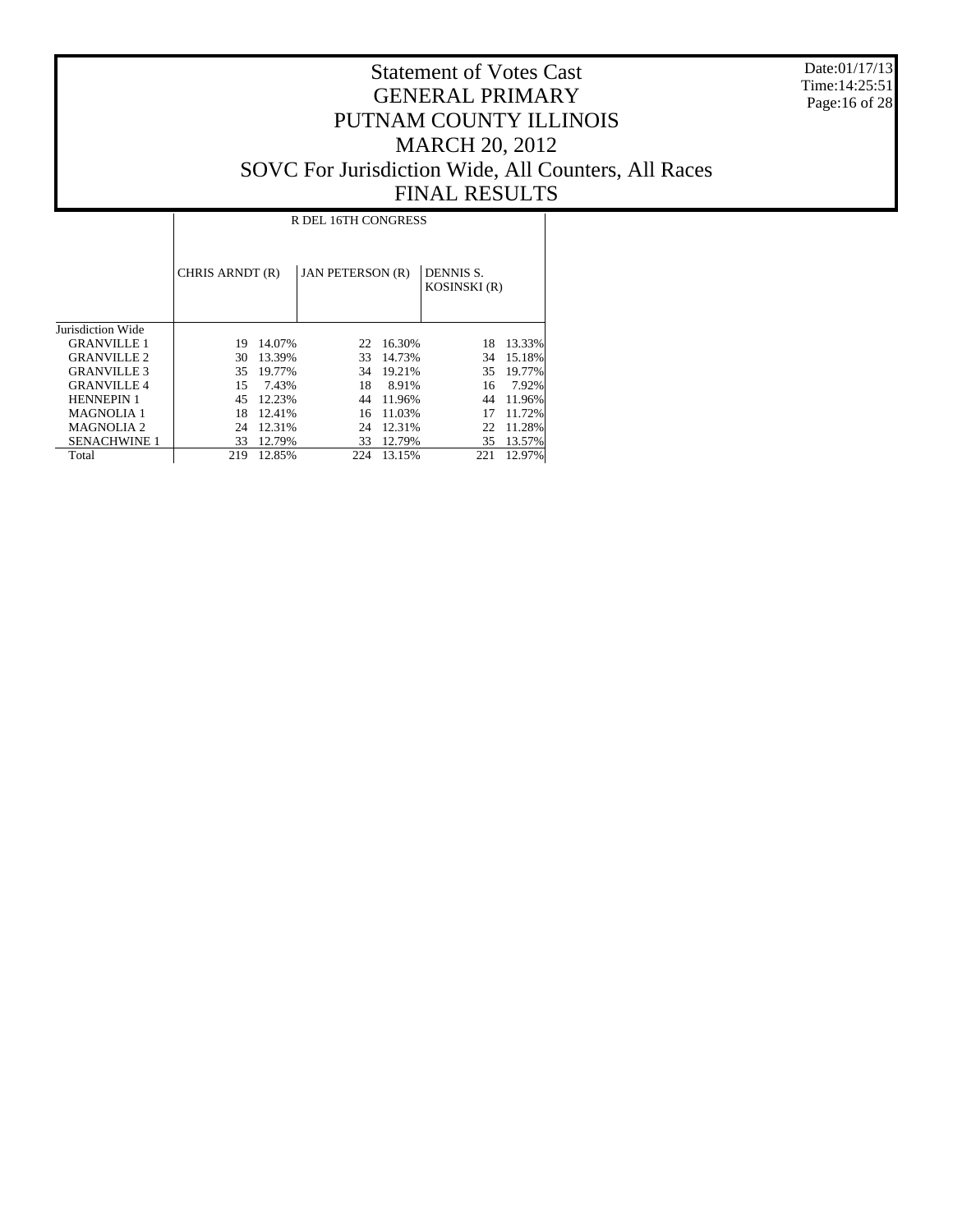Date:01/17/13 Time:14:25:51 Page:17 of 28

#### Statement of Votes Cast GENERAL PRIMARY PUTNAM COUNTY ILLINOIS MARCH 20, 2012 SOVC For Jurisdiction Wide, All Counters, All Races FINAL RESULTS

#### Jurisdiction Wide GRANVILLE 1 GRANVILLE 2 GRANVILLE 3 GRANVILLE 4 HENNEPIN 1 MAGNOLIA 1 MAGNOLIA 2 SENACHWINE 1 Total Reg. Voters | Times Counted Total Votes | BARBARA FROBISH (R) SUSAN J. THORNTON (R) GREGORY L. WITZLEB, (R) R ALT DEL 16TH CONGRESS 312 55 140 12 8.57% 23 16.43% 13 9.29% 514 84 204 27 13.24% 27 13.24%<br>517 68 165 12 7.27% 13 7.88% 517 68 165 12 7.27% 13 7.88% 12 7.27% 670 76 195 41 21.03% 42 21.54% 39 20.00% 933 148 355 43 12.11% 45 12.68% 38 10.70% 333 51 143 17 11.89% 17 11.89% 17 11.89% 404 76 189 33 17.46% 30 15.87%<br>456 91 251 38 15.14% 43 17.13% 416 91 251 38 15.14% 43 17.13% 38 15.14%<br>4139 649 1642 223 13.58% 240 14.62% 214 13.03% 223 13.58%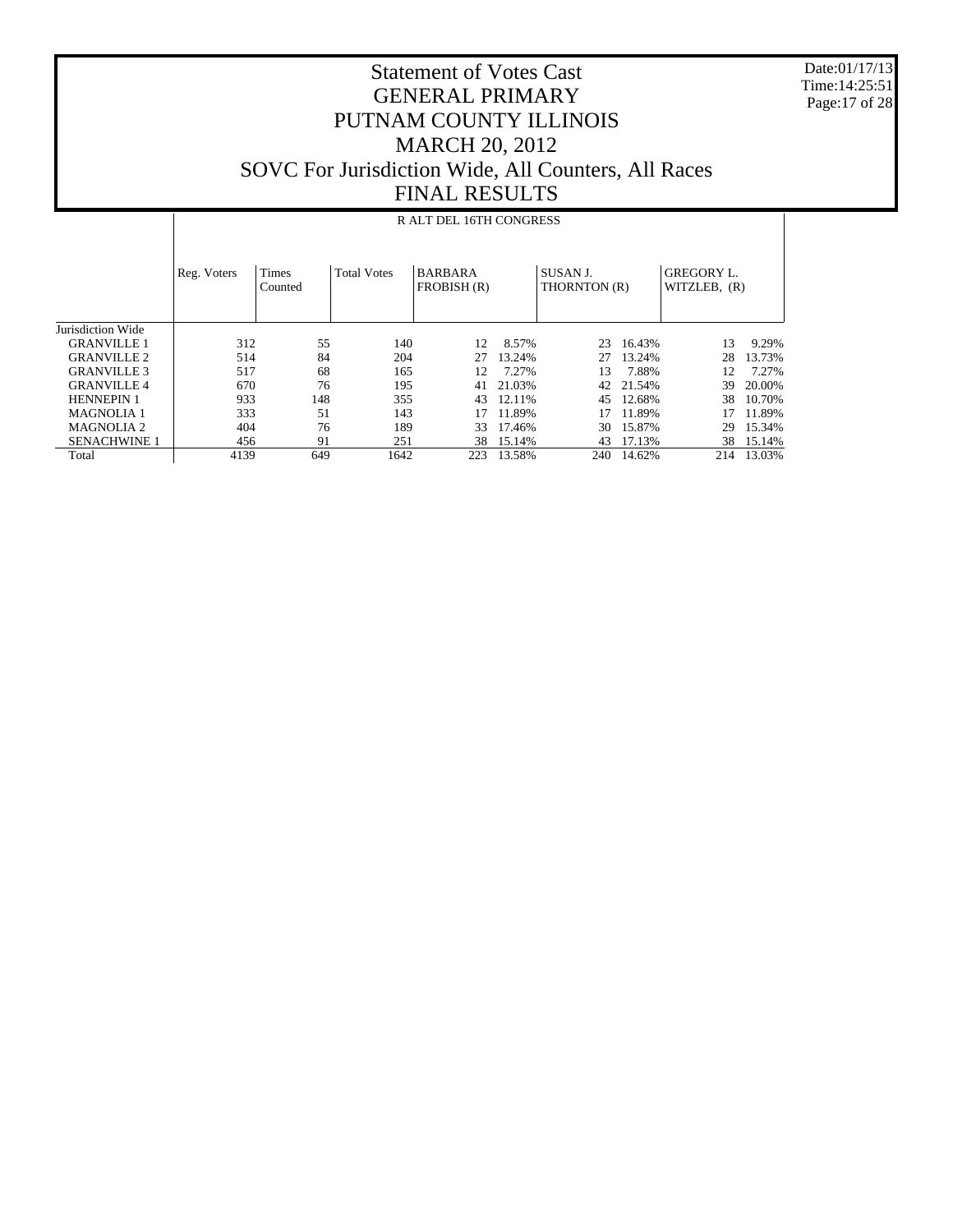Date:01/17/13 Time:14:25:51 Page:18 of 28

|                     |                            | R ALT DEL 16TH CONGRESS |                 |          |                                      |       |                                     |       |                             |       |                                 |       |  |
|---------------------|----------------------------|-------------------------|-----------------|----------|--------------------------------------|-------|-------------------------------------|-------|-----------------------------|-------|---------------------------------|-------|--|
|                     | <b>DARRELL LAKE</b><br>(R) |                         | RYAN MICHIE (R) |          | <b>DIANE</b><br><b>KENNICKER</b> (R) |       | PEGGY<br><b>KLOPFENSTEIN</b><br>(R) |       | <b>LUTHER LANDON</b><br>(R) |       | <b>JASON C.</b><br>LEVISKAS (R) |       |  |
| Jurisdiction Wide   |                            |                         |                 |          |                                      |       |                                     |       |                             |       |                                 |       |  |
| <b>GRANVILLE 1</b>  | 6                          | 4.29%                   |                 | 5.00%    | 9                                    | 6.43% | 5.                                  | 3.57% | 4                           | 2.86% | 3                               | 2.14% |  |
| <b>GRANVILLE 2</b>  | 2                          | 0.98%                   |                 | 0.49%    | 2                                    | 0.98% | 6                                   | 2.94% | 8                           | 3.92% |                                 | 3.43% |  |
| <b>GRANVILLE 3</b>  |                            | 4.24%                   | 8               | 4.85%    | 6                                    | 3.64% |                                     | 0.61% |                             | 0.61% |                                 | 0.61% |  |
| <b>GRANVILLE4</b>   | 2                          | 1.03%                   |                 | 0.51%    | 3                                    | 1.54% | 8                                   | 4.10% | 6                           | 3.08% |                                 | 3.59% |  |
| <b>HENNEPIN 1</b>   | 10                         | 2.82%                   | 13              | 3.66%    | 13                                   | 3.66% | 19                                  | 5.35% | 20                          | 5.63% | 20                              | 5.63% |  |
| <b>MAGNOLIA1</b>    | 9                          | 6.29%                   | 8               | 5.59%    | 8                                    | 5.59% |                                     | 3.50% | 5                           | 3.50% | 5                               | 3.50% |  |
| MAGNOLIA 2          | 3                          | 1.59%                   | 2               | 1.06%    | $\mathcal{D}_{\mathcal{L}}$          | 1.06% |                                     | 3.70% |                             | 2.65% | 6                               | 3.17% |  |
| <b>SENACHWINE 1</b> |                            | 0.40%                   | $\Omega$        | $0.00\%$ | ◠                                    | 0.80% | 9                                   | 3.59% | 10                          | 3.98% | 11                              | 4.38% |  |
| Total               | 40                         | 2.44%                   | 40              | 2.44%    | 45                                   | 2.74% | 60                                  | 3.65% | 59                          | 3.59% | 60                              | 3.65% |  |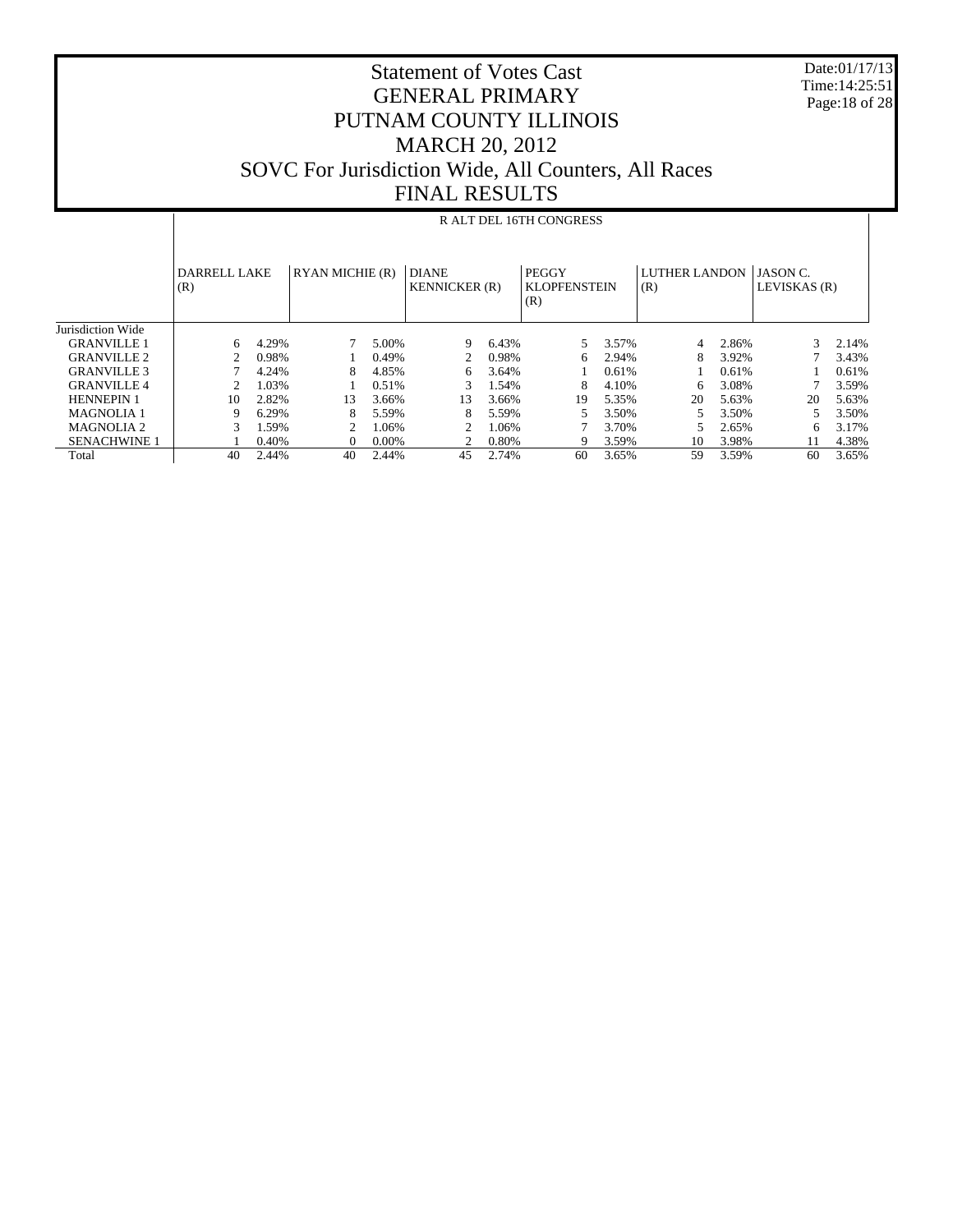Date:01/17/13 Time:14:25:51 Page:19 of 28

|                       |                   | R ALT DEL 16TH CONGRESS |                |        |                              |        |  |  |  |  |  |  |  |
|-----------------------|-------------------|-------------------------|----------------|--------|------------------------------|--------|--|--|--|--|--|--|--|
|                       | PHIL PETERSON (R) |                         | BILL CROSS (R) |        | <b>BARBARA OFFILL</b><br>(R) |        |  |  |  |  |  |  |  |
| Jurisdiction Wide     |                   |                         |                |        |                              |        |  |  |  |  |  |  |  |
| <b>GRANVILLE 1</b>    | 22                | 15.71%                  | 17             | 12.14% | 19                           | 13.57% |  |  |  |  |  |  |  |
| <b>GRANVILLE 2</b>    | 33                | 16.18%                  | 32             | 15.69% | 31                           | 15.20% |  |  |  |  |  |  |  |
| <b>GRANVILLE 3</b>    | 35                | 21.21%                  | 35             | 21.21% | 34                           | 20.61% |  |  |  |  |  |  |  |
| <b>GRANVILLE4</b>     | 16                | 8.21%                   | 15             | 7.69%  | 15                           | 7.69%  |  |  |  |  |  |  |  |
| <b>HENNEPIN 1</b>     | 46                | 12.96%                  | 46             | 12.96% | 42                           | 11.83% |  |  |  |  |  |  |  |
| <b>MAGNOLIA 1</b>     | 16                | 11.19%                  | 17             | 11.89% | 19                           | 13.29% |  |  |  |  |  |  |  |
| MAGNOLIA <sub>2</sub> | 25                | 13.23%                  | 22             | 11.64% | 25                           | 13.23% |  |  |  |  |  |  |  |
| <b>SENACHWINE 1</b>   | 33                | 13.15%                  | 33             | 13.15% | 33                           | 13.15% |  |  |  |  |  |  |  |
| Total                 | 226               | 13.76%                  | 217            | 13.22% | 218                          | 13.28% |  |  |  |  |  |  |  |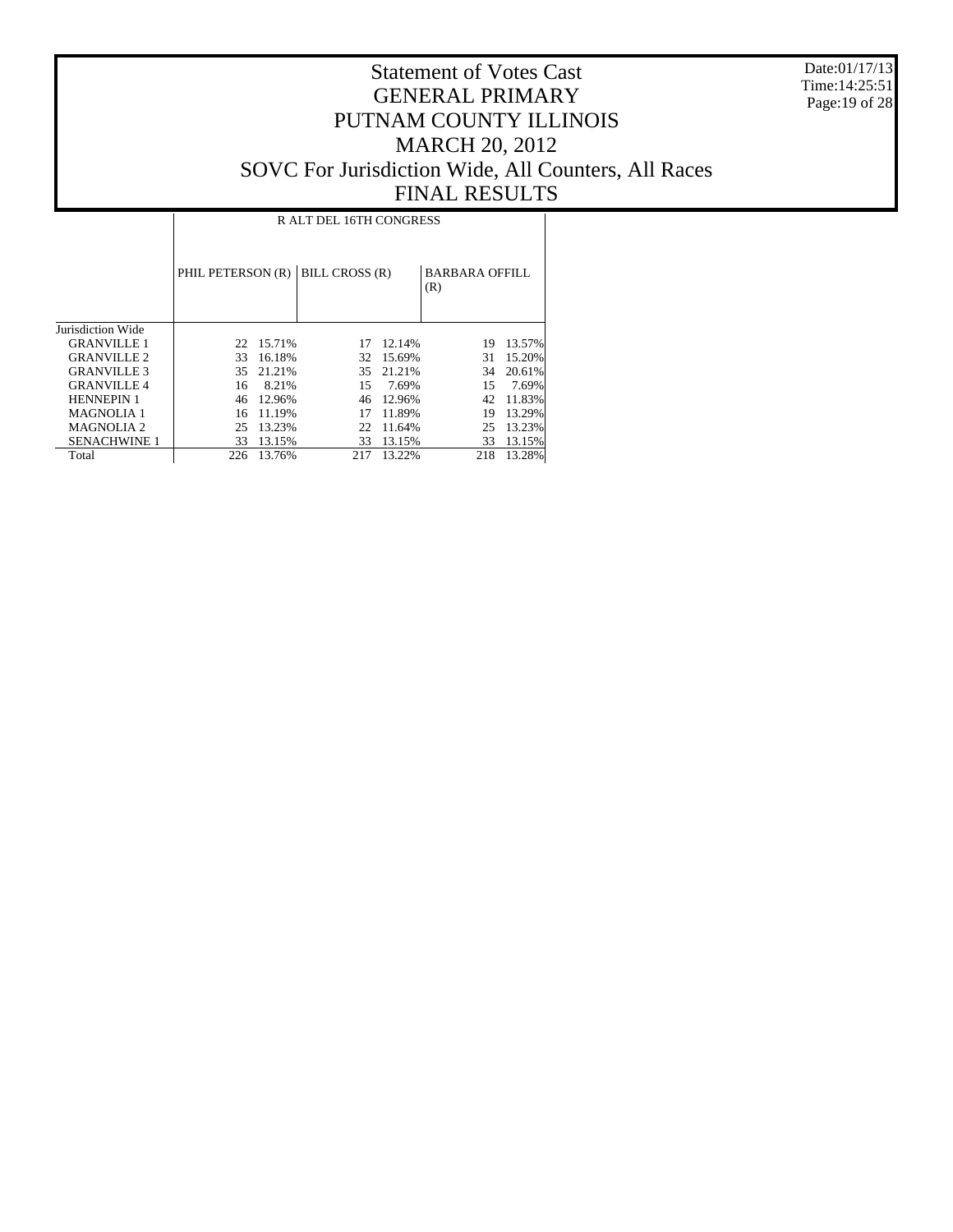Date:01/17/13 Time:14:25:51 Page:20 of 28

|                     |             |                         | <b>R SENATE DIST 38</b> |               |             |                  | R REPRES DIST 76   |                             |
|---------------------|-------------|-------------------------|-------------------------|---------------|-------------|------------------|--------------------|-----------------------------|
|                     | Reg. Voters | <b>Times</b><br>Counted | <b>Total Votes</b>      | SUE REZIN (R) | Reg. Voters | Times<br>Counted | <b>Total Votes</b> | <b>DONALD JENSEN</b><br>(R) |
| Jurisdiction Wide   |             |                         |                         |               |             |                  |                    |                             |
| <b>GRANVILLE 1</b>  | 312         | 55                      | 49                      | 49 100,00%    | 312         | 55               | 45                 | 45 100.00%                  |
| <b>GRANVILLE 2</b>  | 514         | 84                      | 79                      | 79 100,00%    | 514         | 84               | 75                 | 75 100.00%                  |
| <b>GRANVILLE 3</b>  | 517         | 68                      | 54                      | 54 100,00%    | 517         | 68               | 49                 | 49 100.00%                  |
| <b>GRANVILLE 4</b>  | 670         | 76                      | 65                      | 65 100,00%    | 670         | 76               | 63                 | 63 100,00%                  |
| <b>HENNEPIN 1</b>   | 933         | 148                     | 122                     | 122 100.00%   | 933         | 148              | 107                | 107 100,00%                 |
| <b>MAGNOLIA1</b>    | 333         | 51                      | 45                      | 45 100,00%    | 333         | 51               | 45                 | 45 100,00%                  |
| <b>MAGNOLIA 2</b>   | 404         | 76                      | 63                      | 63 100,00%    | 404         | 76               | 58                 | 58 100,00%                  |
| <b>SENACHWINE 1</b> | 456         | 91                      | 77                      | 77 100,00%    | 456         | 91               | 77                 | 77 100.00%                  |
| Total               | 4139        | 649                     | 554                     | 554 100.00%   | 4139        | 649              | 519                | 519 100.00%                 |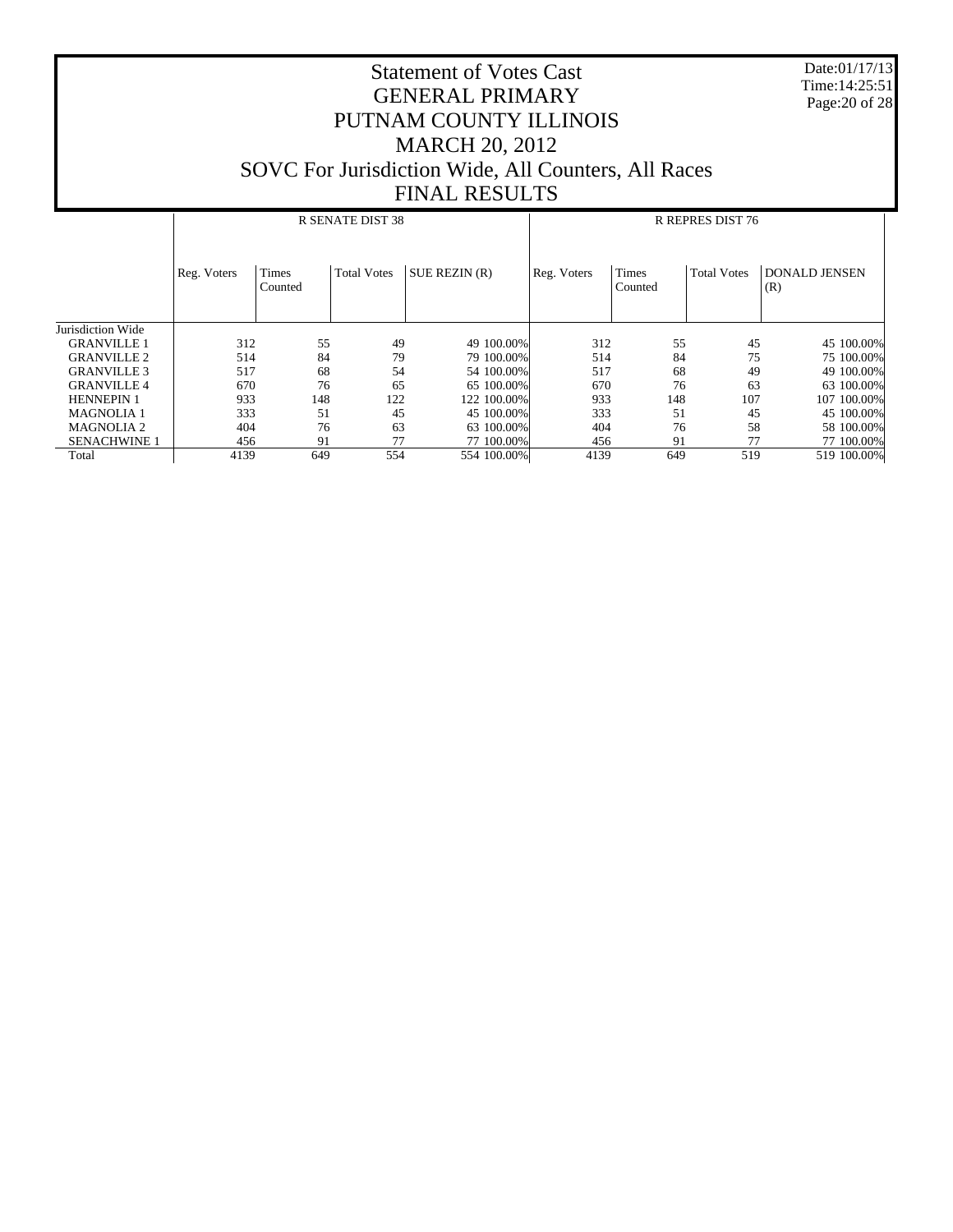Date:01/17/13 Time:14:25:51 Page:21 of 28

#### Statement of Votes Cast GENERAL PRIMARY PUTNAM COUNTY ILLINOIS MARCH 20, 2012 SOVC For Jurisdiction Wide, All Counters, All Races FINAL RESULTS

T

|                     | <b>R STATE'S ATTORNEY</b> |                         |                    |                   |  |  |  |  |  |  |  |
|---------------------|---------------------------|-------------------------|--------------------|-------------------|--|--|--|--|--|--|--|
|                     | Reg. Voters               | <b>Times</b><br>Counted | <b>Total Votes</b> | JAMES A. MACK (R) |  |  |  |  |  |  |  |
| Jurisdiction Wide   |                           |                         |                    |                   |  |  |  |  |  |  |  |
| <b>GRANVILLE 1</b>  | 312                       | 55                      | 43                 | 43 100,00%        |  |  |  |  |  |  |  |
| <b>GRANVILLE 2</b>  | 514                       | 84                      | 68                 | 68 100.00%        |  |  |  |  |  |  |  |
| <b>GRANVILLE 3</b>  | 517                       | 68                      | 55                 | 55 100,00%        |  |  |  |  |  |  |  |
| <b>GRANVILLE 4</b>  | 670                       | 76                      | 67                 | 67 100.00%        |  |  |  |  |  |  |  |
| <b>HENNEPIN 1</b>   | 933                       | 148                     | 130                | 130 100.00%       |  |  |  |  |  |  |  |
| <b>MAGNOLIA1</b>    | 333                       | 51                      | 43                 | 43 100.00%        |  |  |  |  |  |  |  |
| <b>MAGNOLIA2</b>    | 404                       | 76                      | 66                 | 66 100.00%        |  |  |  |  |  |  |  |
| <b>SENACHWINE 1</b> | 456                       | 91                      | 78                 | 78 100.00%        |  |  |  |  |  |  |  |
| Total               | 4139                      | 649                     | 550                | 550 100,00%       |  |  |  |  |  |  |  |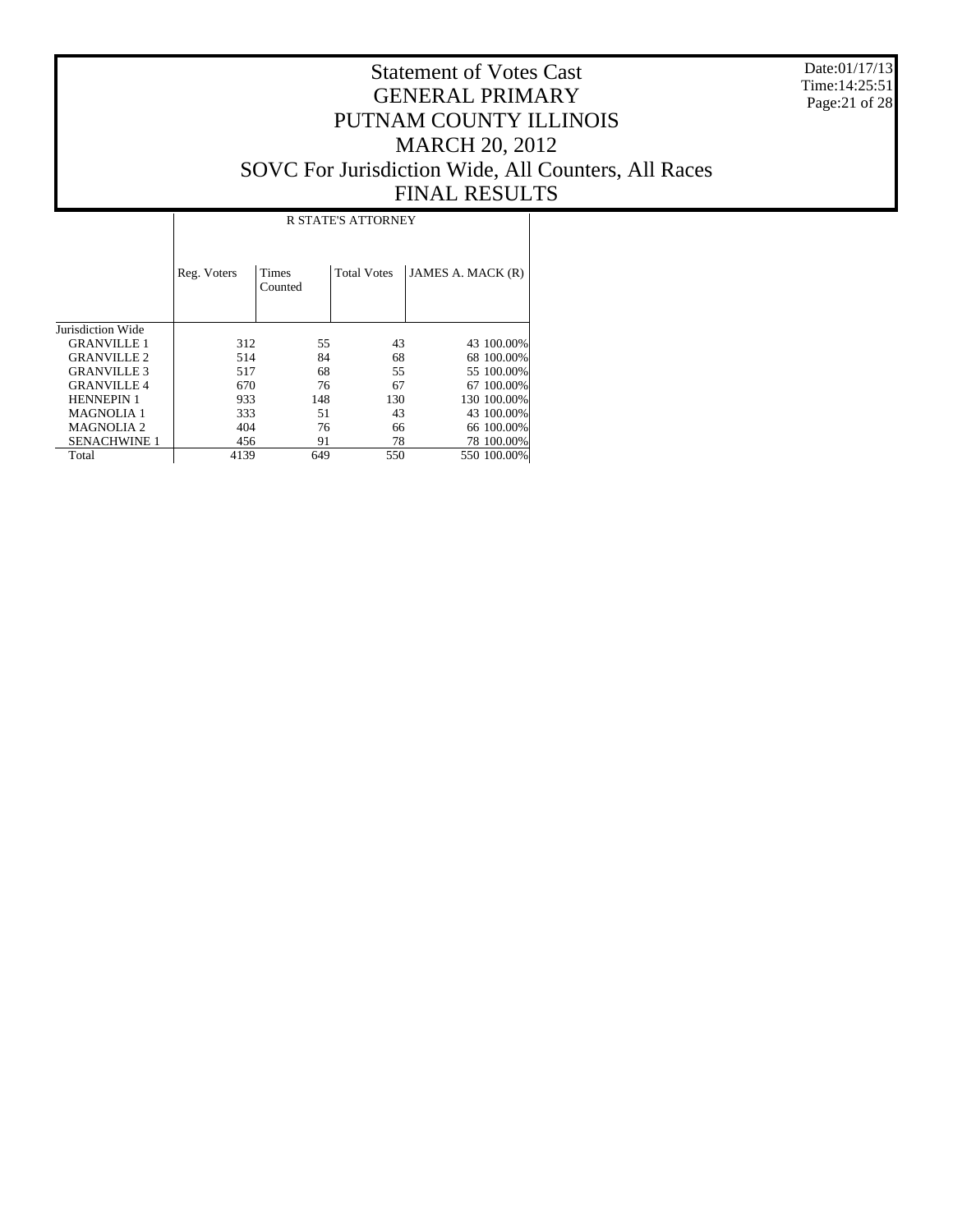Date:01/17/13 Time:14:25:51 Page:22 of 28

#### Statement of Votes Cast GENERAL PRIMARY PUTNAM COUNTY ILLINOIS MARCH 20, 2012 SOVC For Jurisdiction Wide, All Counters, All Races FINAL RESULTS

#### Jurisdiction Wide GRANVILLE 1 GRANVILLE 2 GRANVILLE 3 GRANVILLE 4 HENNEPIN 1 MAGNOLIA 1 MAGNOLIA 2 SENACHWINE 1 Total Reg. Voters | Times Counted Total Votes | STEVEN O. MALAVOLTI (R) MATTHEW C. LEITCH (R) R COUNTY BOARD 312 55 79 41 51.90% 38 48.10% 514 84 119 61 51.26% 58 48.74% 517 68 92 54 58.70% 38 41.30% 670 76 97 57 58.76% 40 41.24% 123 57.75% 90 42.25%<br>45 52.94% 40 47.06% 333 51 85 45 52.94% 40 47.06%<br>404 76 106 58 54.72% 48 45.28% 404 76 106 58 54.72% 48 45.28%<br>456 91 133 69 51.88% 64 48.12% 456 91 133 69 51.88% 64 48.12%<br>4139 649 924 508 54.98% 416 45.02% 508 54.98%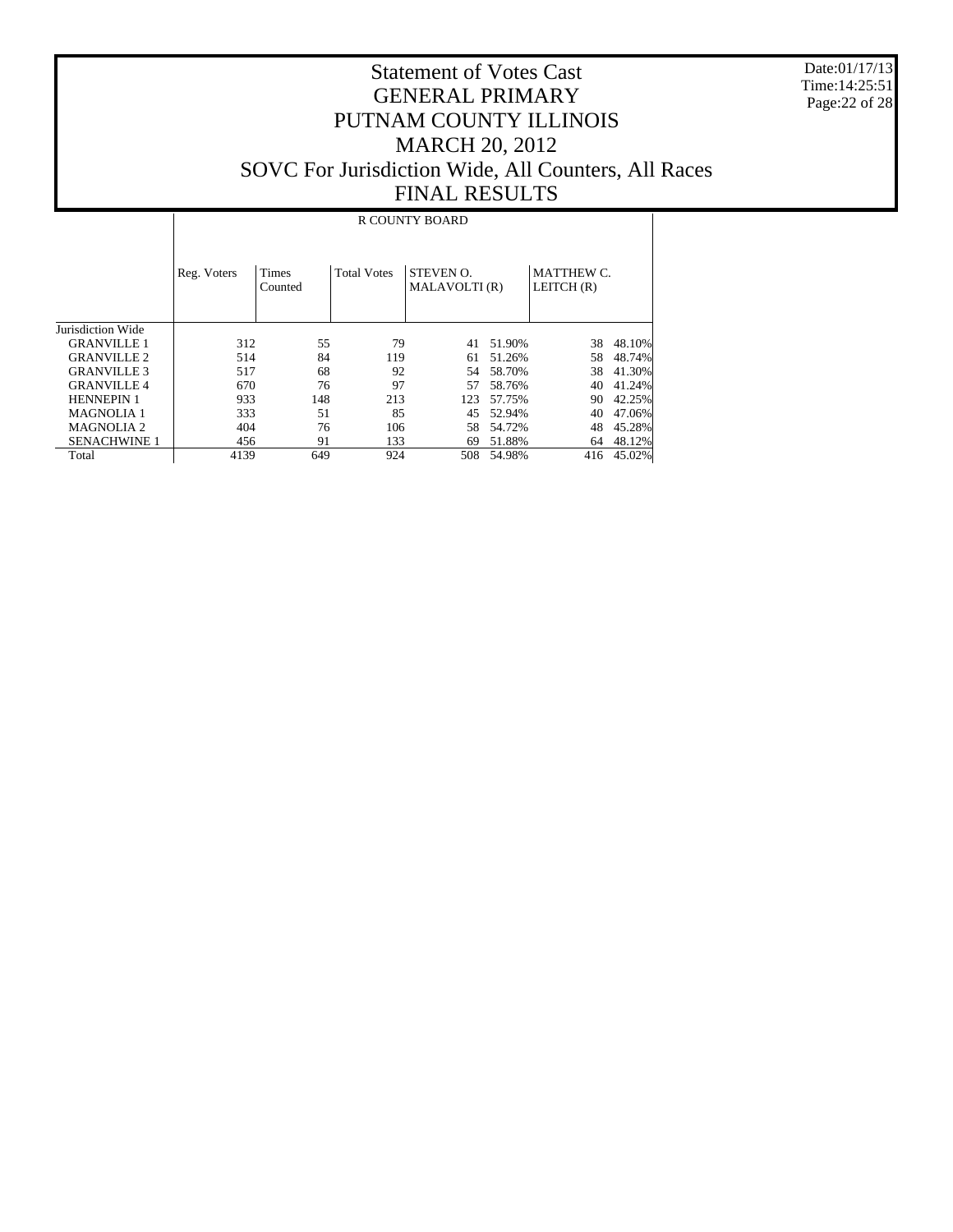Date:01/17/13 Time:14:25:51 Page:23 of 28

#### Statement of Votes Cast GENERAL PRIMARY PUTNAM COUNTY ILLINOIS MARCH 20, 2012 SOVC For Jurisdiction Wide, All Counters, All Races FINAL RESULTS

Jurisdiction Wide GRANVILLE 1 GRANVILLE 2 GRANVILLE 3 GRANVILLE 4 HENNEPIN 1 MAGNOLIA 1 MAGNOLIA 2 SENACHWINE 1 Total Reg. Voters | Times Counted Total Votes | KATE GORMAN (R) | MATTHEW HOPPOCK (R) R 10th JUD CIRCUIT(Shadid) 312 55 49 25 51.02% 24 48.98% 514 84 75 36 48.00% 317 68 55 36 65.45% 517 68 55 36 65.45% 19 34.55% 670 76 64 46 71.88% 18 28.13% 72 62.07% 44 37.93%<br>32 76.19% 10 23.81% 333 51 42 32 76.19%<br>404 76 62 37 59.68% 404 76 62 37 59.68% 25 40.32% 4139 649 78 60 76.92% 18 23.08% 4139 649 541 344 63.59% 197 36.41% 344 63.59%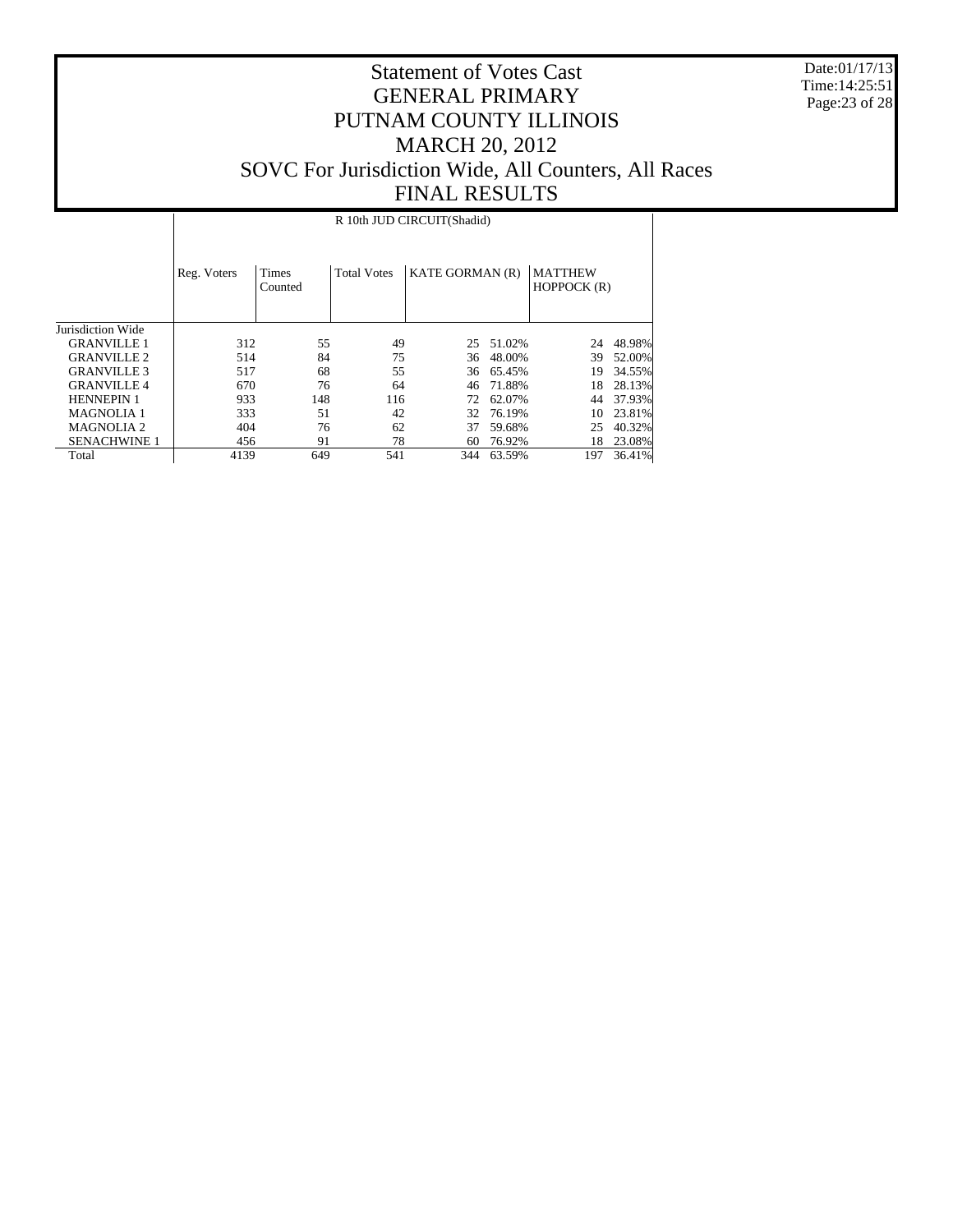Date:01/17/13 Time:14:25:52 Page:24 of 28

|                     |             | R GRANVILLE 1 COMMITTEEMAN |    |                                   |             | R GRANVILLE 2 COMMITTEEMAN |    |                                   |  |
|---------------------|-------------|----------------------------|----|-----------------------------------|-------------|----------------------------|----|-----------------------------------|--|
|                     | Reg. Voters | <b>Times</b><br>Counted    |    | Total Votes   CARL NAUMANN<br>(R) | Reg. Voters | Times<br>Counted           |    | Total Votes   ALMA TOEDTER<br>(R) |  |
| Jurisdiction Wide   |             |                            |    |                                   |             |                            |    |                                   |  |
| <b>GRANVILLE 1</b>  | 312         | 55                         | 52 | 52 100.00%                        |             |                            |    |                                   |  |
| <b>GRANVILLE 2</b>  |             |                            |    |                                   | 514         | 84                         | 78 | 78 100.00%                        |  |
| <b>GRANVILLE 3</b>  |             |                            |    |                                   |             |                            | ۰  |                                   |  |
| <b>GRANVILLE 4</b>  |             |                            |    |                                   |             |                            |    |                                   |  |
| <b>HENNEPIN 1</b>   |             |                            |    |                                   |             |                            |    |                                   |  |
| <b>MAGNOLIA1</b>    |             |                            |    |                                   |             |                            |    |                                   |  |
| <b>MAGNOLIA2</b>    |             |                            |    |                                   |             |                            |    |                                   |  |
| <b>SENACHWINE 1</b> |             |                            |    |                                   |             |                            |    |                                   |  |
| Total               | 312         | 55                         | 52 | 52 100.00%                        | 514         | 84                         | 78 | 78 100,00%                        |  |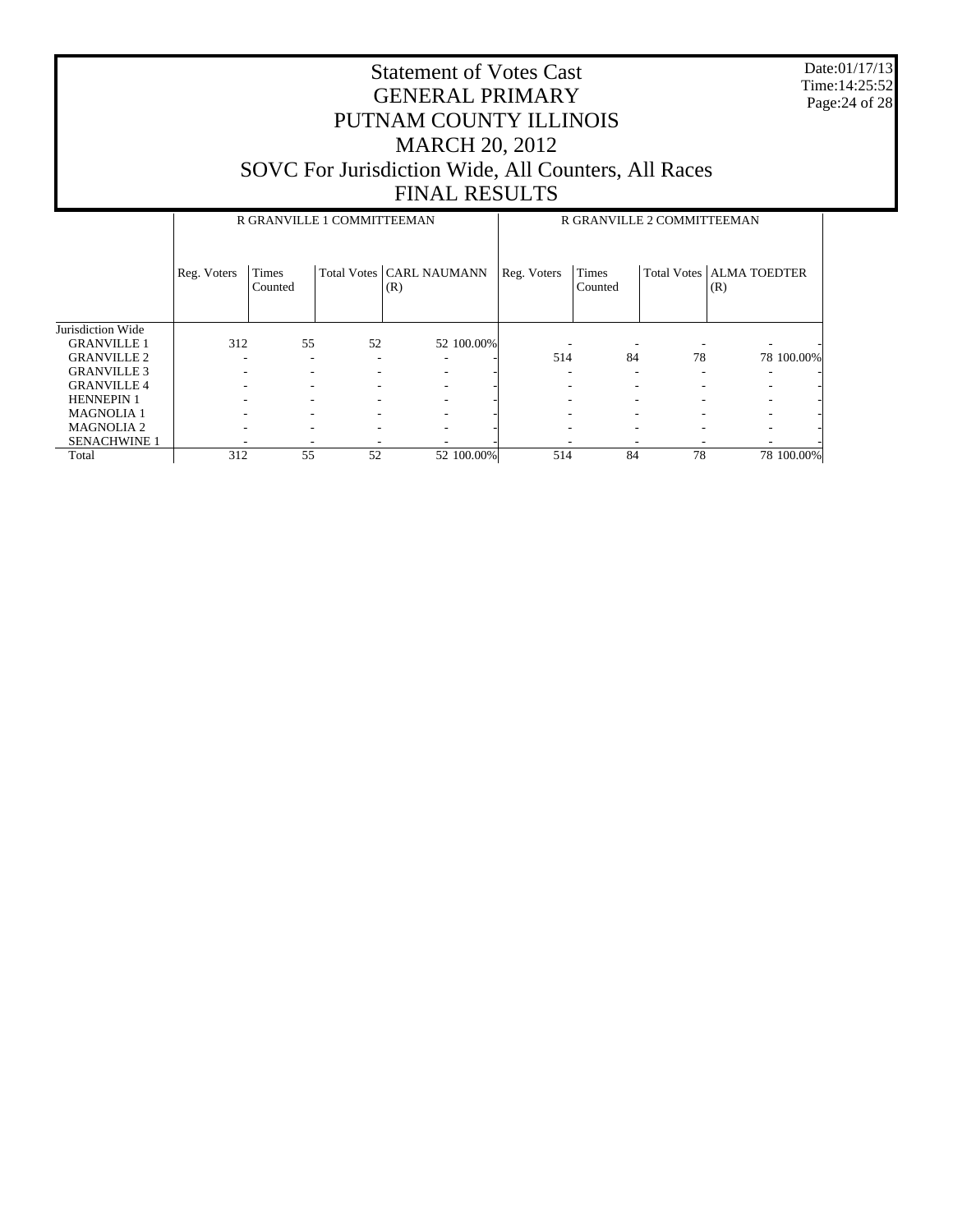Date:01/17/13 Time:14:25:52 Page:25 of 28

|                     |             | R GRANVILLE 3 COMMITTEEMAN |                       |               |             | R GRANVILLE 4 COMMITTEEMAN |    |                                                  |
|---------------------|-------------|----------------------------|-----------------------|---------------|-------------|----------------------------|----|--------------------------------------------------|
|                     | Reg. Voters | Times<br>Counted           | Total Votes   CAROLYN | MAROUARDT (R) | Reg. Voters | <b>Times</b><br>Counted    |    | Total Votes   ROBERT F.<br><b>BENDKOWSKI</b> (R) |
| Jurisdiction Wide   |             |                            |                       |               |             |                            |    |                                                  |
| <b>GRANVILLE 1</b>  |             |                            |                       |               |             |                            |    |                                                  |
| <b>GRANVILLE 2</b>  |             |                            |                       |               |             |                            |    |                                                  |
| <b>GRANVILLE 3</b>  | 517         | 68                         | 53                    | 53 100.00%    |             |                            |    |                                                  |
| <b>GRANVILLE 4</b>  |             |                            |                       |               | 670         | 76                         | 60 | 60 100.00%                                       |
| <b>HENNEPIN 1</b>   |             |                            |                       |               |             |                            |    |                                                  |
| <b>MAGNOLIA1</b>    |             |                            |                       |               |             |                            |    |                                                  |
| <b>MAGNOLIA 2</b>   |             |                            | ۰                     |               |             |                            |    |                                                  |
| <b>SENACHWINE 1</b> |             |                            |                       |               |             |                            |    |                                                  |
| Total               | 517         | 68                         | 53                    | 53 100.00%    | 670         | 76                         | 60 | 60 100,00%                                       |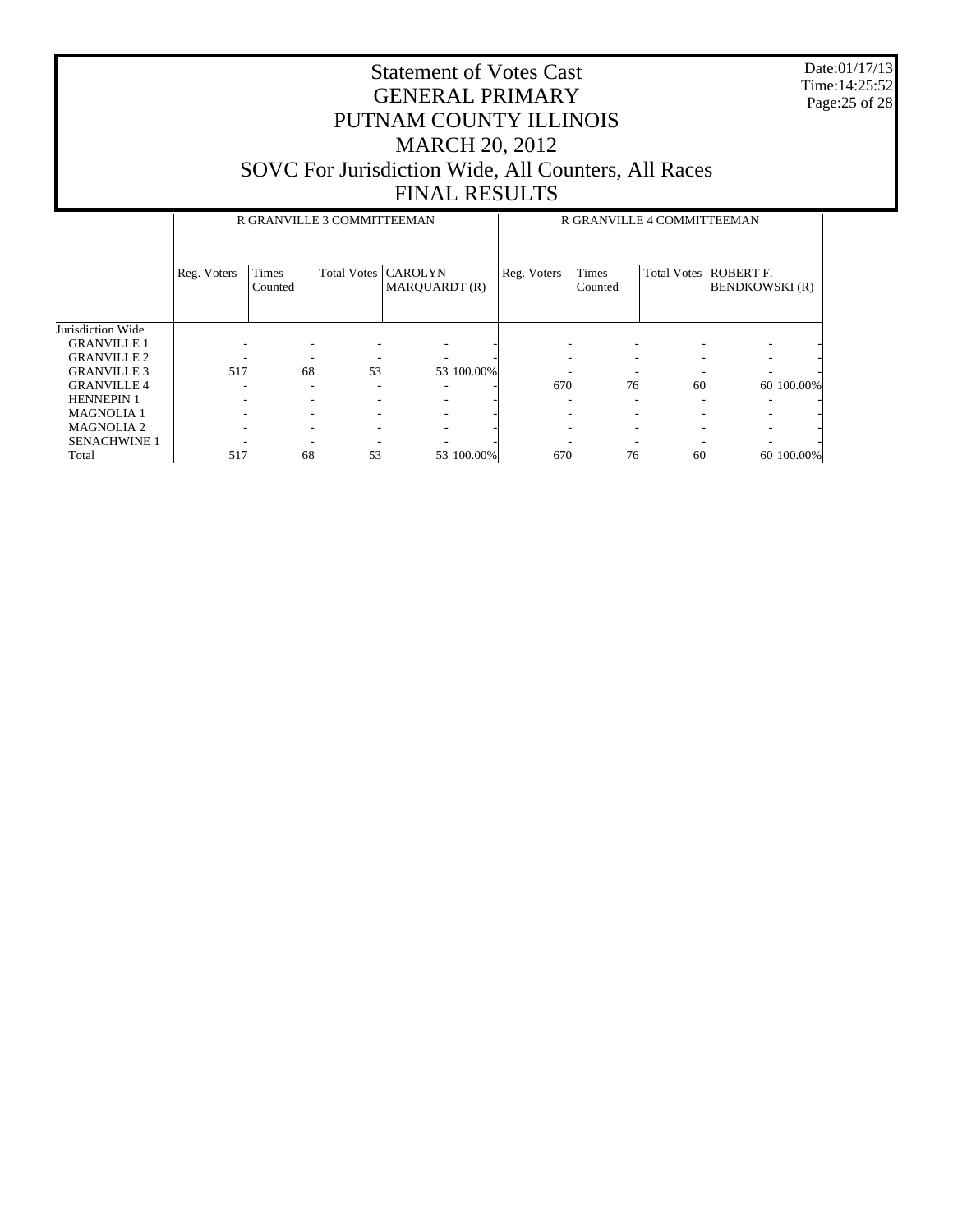Date:01/17/13 Time:14:25:52 Page:26 of 28

|                     |             | R HENNEPIN 1 COMMITTEEMAN |                    |                               |             |                          | R MAGNOLIA 1 COMMITTEEMAN |                          |
|---------------------|-------------|---------------------------|--------------------|-------------------------------|-------------|--------------------------|---------------------------|--------------------------|
|                     | Reg. Voters | Times<br>Counted          | <b>Total Votes</b> | <b>JAMES A. GIBSON</b><br>(R) | Reg. Voters | <b>Times</b><br>Counted  | Total Votes               | KIMREY D.<br>ALLEMAN (R) |
| Jurisdiction Wide   |             |                           |                    |                               |             |                          |                           |                          |
| <b>GRANVILLE 1</b>  |             |                           |                    |                               | ۰           |                          |                           |                          |
| <b>GRANVILLE 2</b>  |             |                           |                    |                               | ۰           |                          |                           |                          |
| <b>GRANVILLE 3</b>  |             |                           |                    |                               | -           |                          |                           |                          |
| <b>GRANVILLE 4</b>  |             |                           |                    |                               |             |                          |                           |                          |
| <b>HENNEPIN 1</b>   | 933         | 148                       | 128                | 128 100.00%                   |             |                          |                           |                          |
| <b>MAGNOLIA 1</b>   |             | ۰                         | ۰                  |                               | 333         | 51                       | 48                        | 48 100.00%               |
| <b>MAGNOLIA2</b>    |             | ۰                         |                    |                               | ۰           |                          |                           |                          |
| <b>SENACHWINE 1</b> |             |                           |                    |                               | ٠           | $\overline{\phantom{a}}$ |                           |                          |
| Total               | 933         | 148                       | 128                | 128 100.00%                   | 333         | 51                       | 48                        | 48 100.00%               |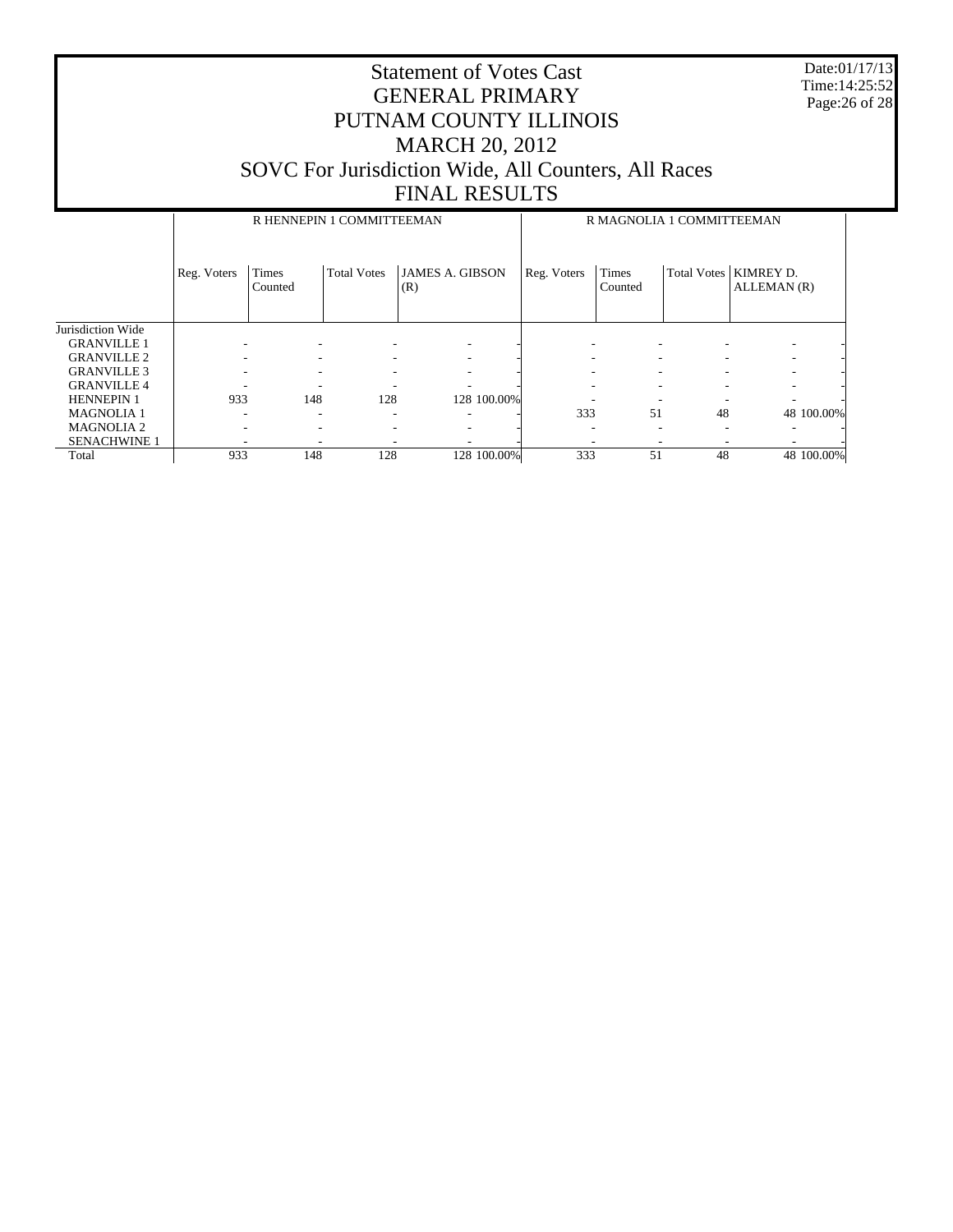Date:01/17/13 Time:14:25:52 Page:27 of 28

## Statement of Votes Cast GENERAL PRIMARY PUTNAM COUNTY ILLINOIS MARCH 20, 2012 SOVC For Jurisdiction Wide, All Counters, All Races FINAL RESULTS

|                     | Reg. Voters | Times<br>Counted | Total Votes   TRUDY A. | SANDBERG (R) |            |
|---------------------|-------------|------------------|------------------------|--------------|------------|
| Jurisdiction Wide   |             |                  |                        |              |            |
| <b>GRANVILLE 1</b>  |             |                  |                        |              |            |
| <b>GRANVILLE 2</b>  |             |                  |                        |              |            |
| <b>GRANVILLE 3</b>  |             |                  |                        |              |            |
| <b>GRANVILLE 4</b>  |             |                  |                        |              |            |
| <b>HENNEPIN 1</b>   |             |                  |                        |              |            |
| <b>MAGNOLIA 1</b>   |             |                  |                        |              |            |
| <b>MAGNOLIA2</b>    | 404         | 76               | 66                     |              | 66 100.00% |
| <b>SENACHWINE 1</b> |             |                  |                        |              |            |
| Total               | 404         | 76               | 66                     |              | 66 100.00% |

 $\mathbf{I}$ 

R MAGNOLIA 2 COMMITTEEMAN